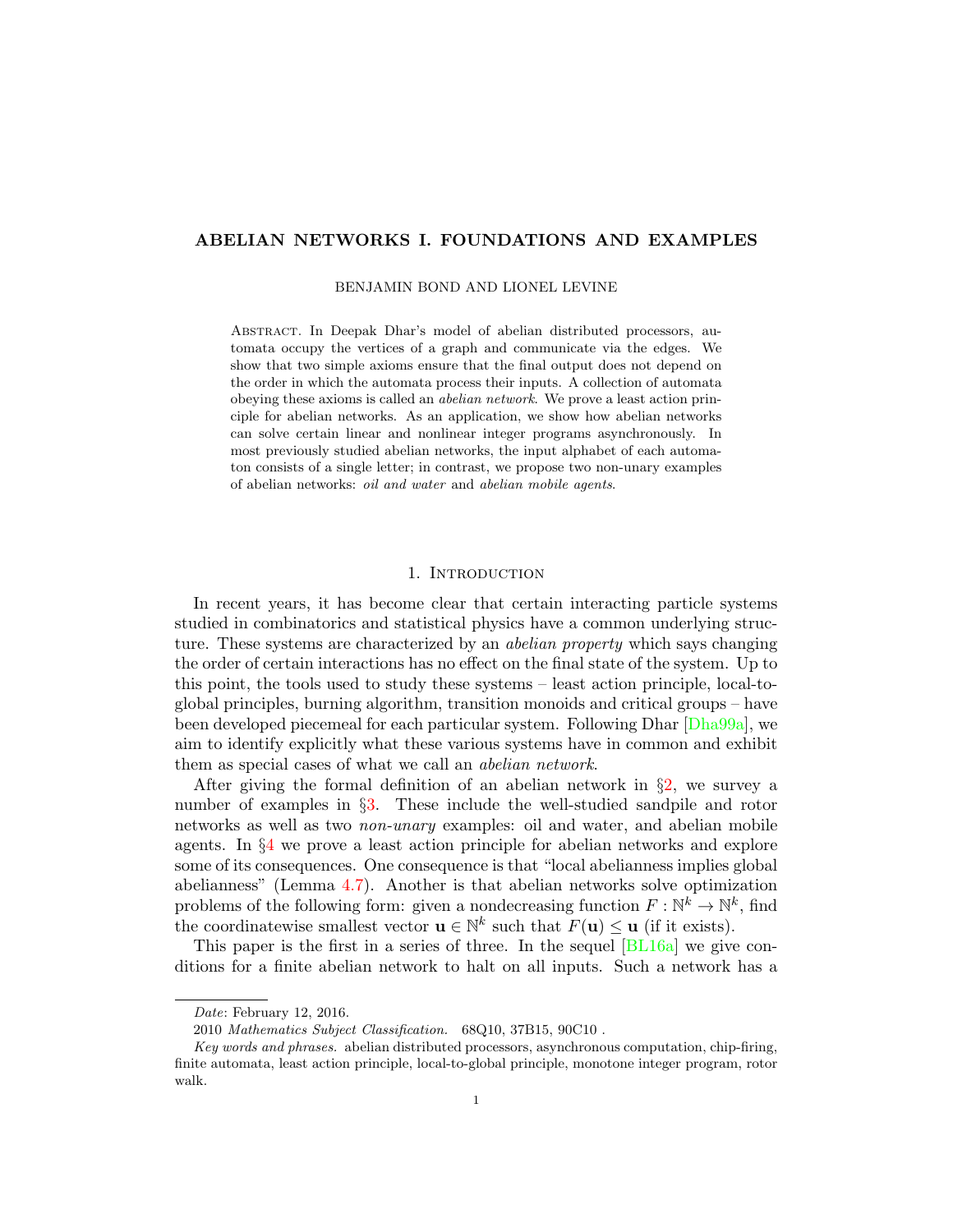natural invariant attached to it, the *critical group*, whose structure we investigate in [\[BL16b\]](#page-19-2).

### 2. Definition of an abelian network

<span id="page-1-0"></span>This section begins with the formal definition of an abelian network, which is based on Deepak Dhar's model of abelian distributed processors [\[Dha99a,](#page-19-0) [Dha99b,](#page-19-3) [Dha06\]](#page-19-4). The term "abelian network" is convenient when one wants to refer to a collection of communicating processors as a single entity. Some readers may wish to look at the examples in §[3](#page-3-0) before reading this section in detail.

Let  $G = (V, E)$  be a directed graph, which may have self-loops and multiple edges. Associated to each vertex  $v \in V$  is a *processor*  $\mathcal{P}_v$ , which is an automaton with a single input port and multiple output ports, one for each edge  $(v, u) \in E$ . Each processor reads the letters in its input port in first-in-first-out order.

The processor  $\mathcal{P}_v$  has an input alphabet  $A_v$  and state space  $Q_v$ . These sets will usually be finite (but see  $\S3.8$  $\S3.8$  for an example with infinite state space). We will always take the sets  $A_v$  for  $v \in V$  to be disjoint, so that a given letter belongs to the input alphabet just one processor. No generality is lost by imposing this condition.

The behavior of the processor  $\mathcal{P}_v$  is governed by a transition function  $T_v$  and *message passing functions*  $T_{(v,u)}$  associated to each edge  $(v, u) \in E$ . Formally, these are maps

| $T_v: A_v \times Q_v \to Q_v$         | (new internal state)            |
|---------------------------------------|---------------------------------|
| $T_{(v,u)}: A_v \times Q_v \to A_u^*$ | (letters sent from $v$ to $u$ ) |

where  $A_u^*$  denotes the free monoid of all finite words in the alphabet  $A_u$ . We interpret these functions as follows. If the processor  $\mathcal{P}_v$  is in state q and processes input a, then two things happen:

- (1) Processor  $\mathcal{P}_v$  transitions to state  $T_v(a,q)$ ; and
- (2) For each edge  $(v, u) \in E$ , processor  $\mathcal{P}_u$  receives input  $T_{(v, u)}(a, q)$ .

If more than one  $\mathcal{P}_v$  has inputs to process, then changing the order in which processors act may change the order of messages arriving at other processors. Concerning this issue, Dhar writes that

"In many applications, especially in computer science, one considers such networks where the speed of the individual processors is unknown, and where the final state and outputs generated should not depend on these speeds. Then it is essential to construct protocols for processing such that the final result does not depend on the order at which messages arrive at a processor." [\[Dha06\]](#page-19-4)

<span id="page-1-1"></span>Therefore we ask that the following aspects of the computation do not depend on the order in which individual processors act:

- (a) The halting status (i.e., whether or not processing eventually stops).
- (b) The final states of the processors.
- (c) The run time (total number of letters processed by all  $\mathcal{P}_v$ ).
- (d) The **local run times** (number of letters processed by a given  $\mathcal{P}_v$ ).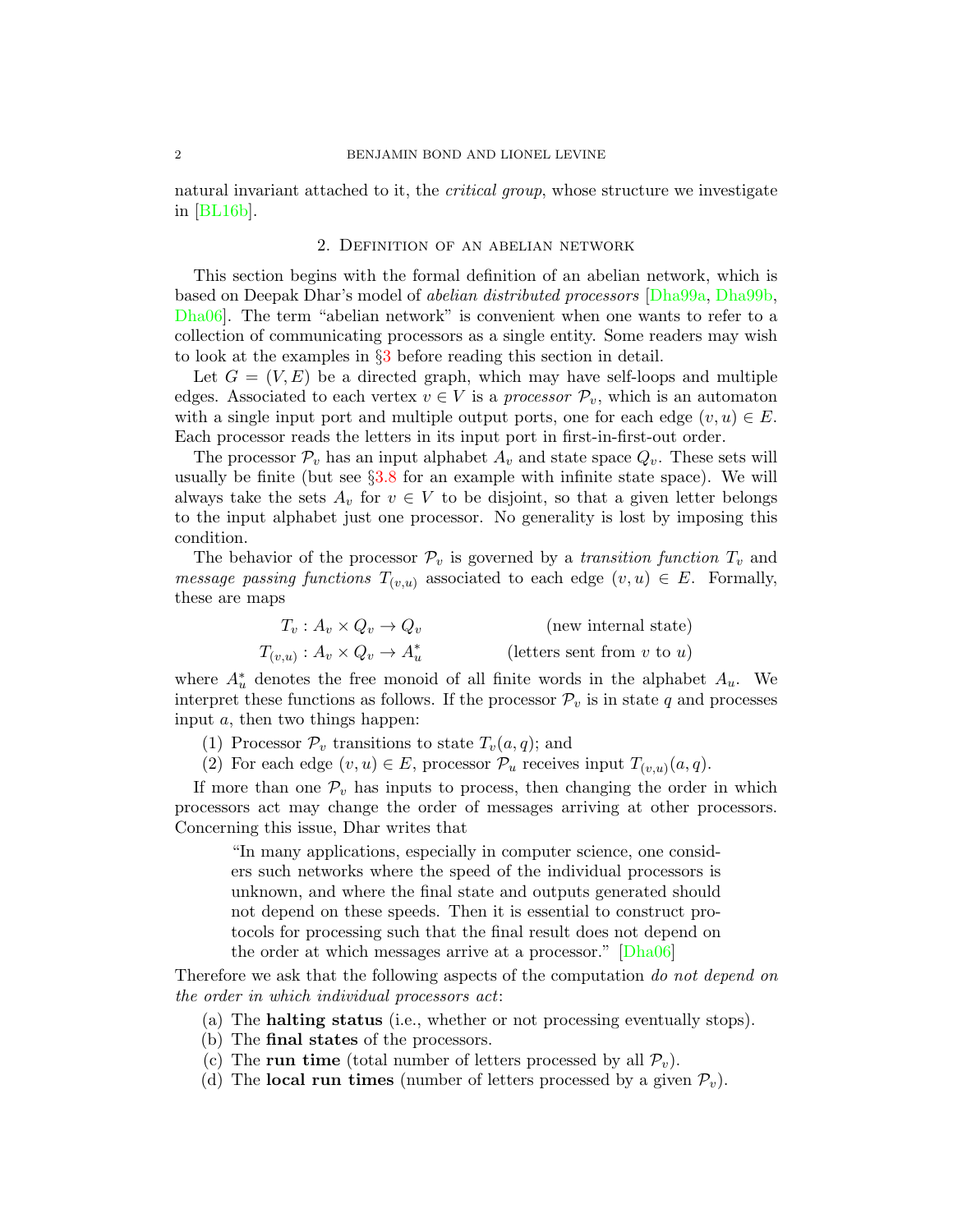(e) The **detailed local run times** (number of times a given  $\mathcal{P}_v$  processes a given letter  $a \in A_v$ ).

A priori it is not obvious that these goals are actually achievable by any nontrivial network. In §[4](#page-11-0) we will see, however, that a simple local commutativity condition ensures all five goals are achieved. To state this condition, we extend the domain of  $T_v$  and  $T_{(v,u)}$  to  $A_v^* \times Q_v$ : if  $w = aw'$  is a word in alphabet  $A_v$  beginning with a, then set  $T_v(w,q) = T_v(w', T_v(a,q))$  and  $T_{(v,u)}(w,q) = T_{(v,u)}(a,q)T_{(v,u)}(w', T_v(a,q)),$ where the product denotes concatenation of words. For the empty word  $\epsilon$ , we set  $T_v(\epsilon, q) = q$  and  $T_{(v,u)}(\epsilon, q) = \epsilon$ .

Let  $\mathbb{N}^A$  be the free commutative monoid generated by A, and write  $w \mapsto |w|$  for the natural map  $A^* \to \mathbb{N}^A$ . So |w| is a vector with coordinates indexed by A, and its coordinate  $|w|_a$  is the number of letters a in the word w. In particular, words  $w, w'$  satisfy  $|w| = |w'|$  if and only if w' is a permutation of w.

<span id="page-2-0"></span>**Definition 2.1.** (Abelian Processor) The processor  $\mathcal{P}_v$  is called *abelian* if for any words  $w, w' \in A_v^*$  such that  $|w| = |w'|$ , we have for all  $q \in Q_v$  and all edges  $(v, u) \in E$ 

$$
T_v(w, q) = T_v(w', q)
$$
 and  $|T_{(v,u)}(w, q)| = |T_{(v,u)}(w', q)|.$ 

That is, permuting the letters input to  $\mathcal{P}_v$  does not change the resulting state of the processor  $\mathcal{P}_v$ , and may change each output word sent to  $\mathcal{P}_u$  only by permuting its letters.

A simple induction shows that if Definition [2.1](#page-2-0) holds for words  $w, w'$  of length 2, then it holds in general; see [\[HLW16,](#page-20-0) Lemma 2.1].

**Definition 2.2.** (Abelian Network) An *abelian network* on a directed graph  $G =$  $(V, E)$  is a collection of automata  $\mathcal{N} = (\mathcal{P}_v)_{v \in V}$  indexed by the vertices of G, such that each  $\mathcal{P}_v$  is abelian.

We make a few remarks about the definition:

1. The definition of an abelian network is local in the sense that it involves checking a condition on each processor individually. As we will see, these local conditions imply a "global" abelian property (Lemma [4.7\)](#page-15-0).

2. A processor  $\mathcal{P}_v$  is called unary if its alphabet  $A_v$  has cardinality 1. A unary processor is trivially abelian, and any network of unary processors is an abelian network. Most of the examples of abelian networks studied so far are actually unary networks (an exception is the block-renormalized sandpile defined in [\[Dha99a\]](#page-19-0)). Non-unary networks represent an interesting realm for future study. The "oil and water model" defined in §[3.8](#page-9-0) is an example of an abelian network that is not a block-renormalized unary network.

<span id="page-2-1"></span>2.1. Comparison with cellular automata. Cellular automata are traditionally studied on the grid  $\mathbb{Z}^d$  or on other lattices, but they may be defined on any directed graph G. Indeed, we would like to suggest (see  $\S5.1$ ) that the study of cellular automata on G could be a fruitful means of revealing interesting graph-theoretic properties of G.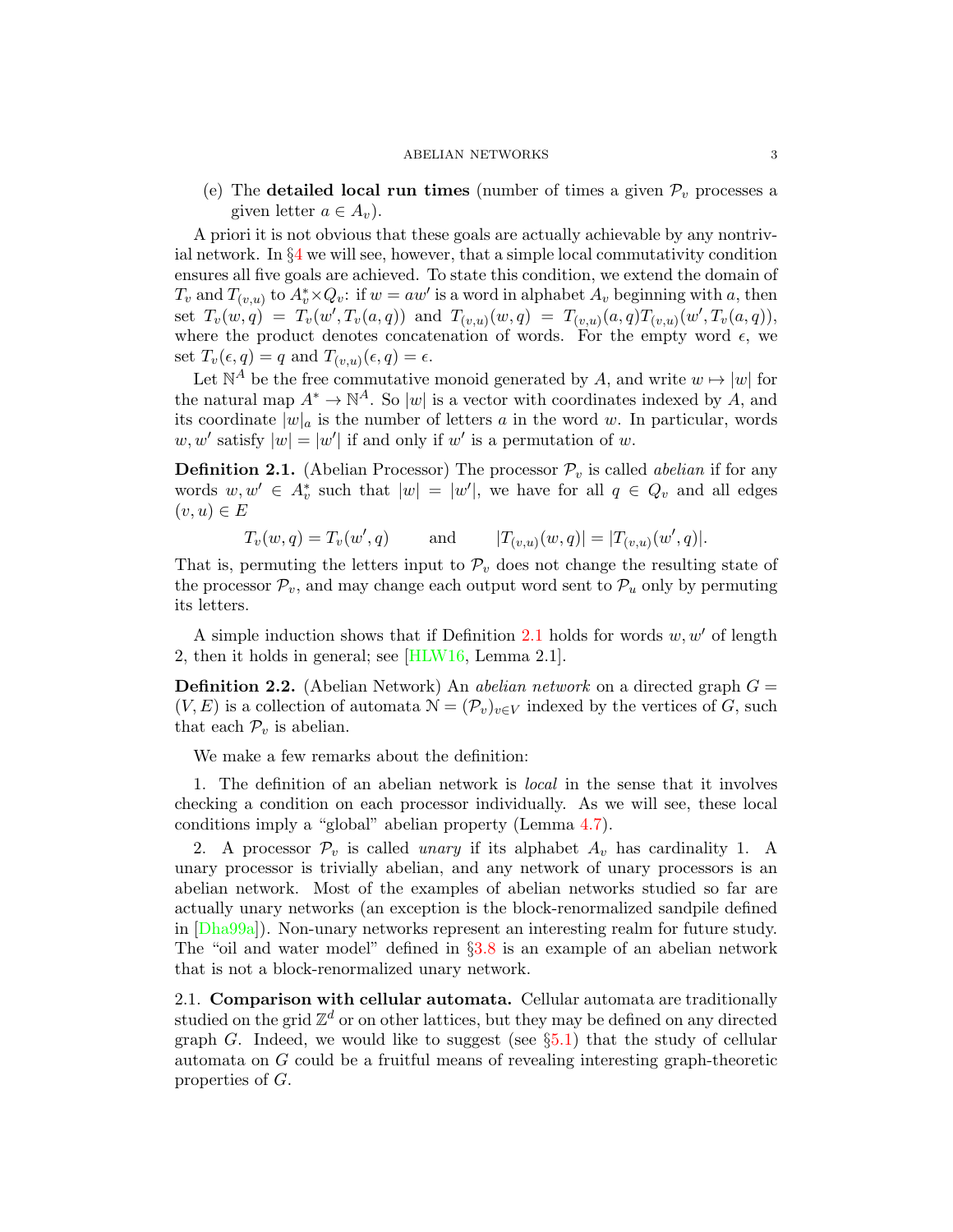Abelian networks may be viewed as cellular automata enjoying the following two properties.

1. Abelian networks can update asynchronously. Traditional cellular automata update in parallel: at each time step, all cells simultaneously update their states based on the states of their neighbors. Since perfect simultaneity is hard to achieve in practice, the physical significance of parallel updating cellular automata is open to debate. Abelian networks do not require the kind of central control over timing needed to enforce simultaneous parallel updates, because they reach the same final state no matter in what order the updates occur.

2. Abelian networks do not rely on shared memory. Implicit in the update rule of cellular automata is an unspecified mechanism by which each cell is kept informed of the states of its neighbors. The lower-level interactions needed to facilitate this exchange of information in a physical implementation are absent from the model. Abelian networks include these interactions by operating in a "message passing" framework instead of the "shared memory" framework of cellular automata: An individual processor in an abelian network cannot access the states of neighboring processors. It can only read the messages they send.

<span id="page-3-0"></span>

3. Examples

<span id="page-3-1"></span>FIGURE 1. Venn diagram illustrating several classes of abelian networks.

3.1. Sandpile networks. Figure [1](#page-3-1) shows increasingly general classes of abelian networks. The oldest and most studied is the abelian sandpile model [\[BTW87,](#page-18-0) [Dha90\]](#page-19-5), also called *chip-firing* [\[BLS91,](#page-19-6) [Big99\]](#page-18-1). Given a directed graph  $G = (V, E)$ , the processor at each vertex  $v \in V$  has a one-letter input alphabet  $A_v = \{v\}$  (we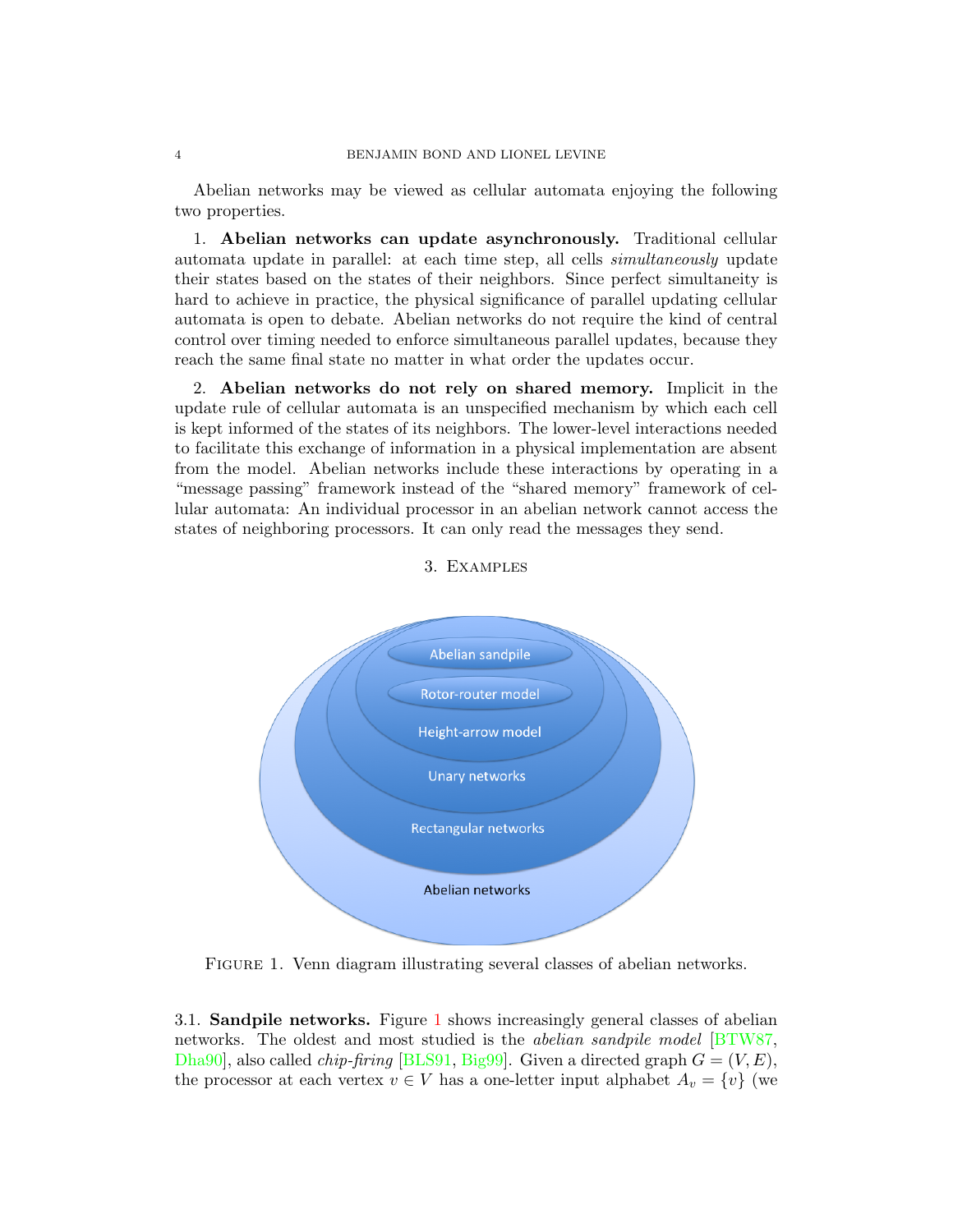call the letter  $v$  in order to keep the alphabets of different processors disjoint) and state space  $Q_v = \{0, 1, \ldots, r_v - 1\}$ , where  $r_v$  is the outdegree of v. The transition function is

$$
T_v(q) = q + 1 \pmod{r_v}.
$$

(Formally we should write  $T_v(v, q)$ , but when  $\#A_v = 1$  we omit the redundant first argument.) The message passing functions are

$$
T_{(v,u)}(q) = \begin{cases} \epsilon, & q < r_v - 1 \\ u, & q = r_v - 1 \end{cases}
$$

for each edge  $(v, u) \in E$ . Here  $\epsilon \in A^*$  denotes the empty word (and passing the message  $\epsilon$  is equivalent to passing nothing). Thus each time the processor at vertex v transitions from state  $r_v - 1$  to state 0, it sends one letter to each of its out-neighbors (Figure [2\)](#page-4-0). When this happens we say that vertex  $v$  topples (or "fires").



<span id="page-4-0"></span>FIGURE 2. Top: portion of graph G showing a vertex  $v$  and its outneighbors  $u_1, u_2, u_3$ . Middle: State diagram for v in a sandpile network. Dots represent states, arrows represent transitions when a letter is processed, and dashed vertical lines indicate when letters are sent to the neighbors. Bottom: State diagram for the same v in a *toppling network* with  $r_v = 2$ .

Studies of pattern formation in sandpile networks include [\[Ost03,](#page-21-0) [DSC09,](#page-19-7) ?]. The computational complexity of sandpile networks is investigated in [\[GM97\]](#page-20-1) (where a parallel update rule is required) and in [\[MN99,](#page-20-2) [MM11\]](#page-20-3), where the focus is on comparing the computational power of sandpile networks with underlying graph  $\mathbb{Z}^d$  for different dimensions d.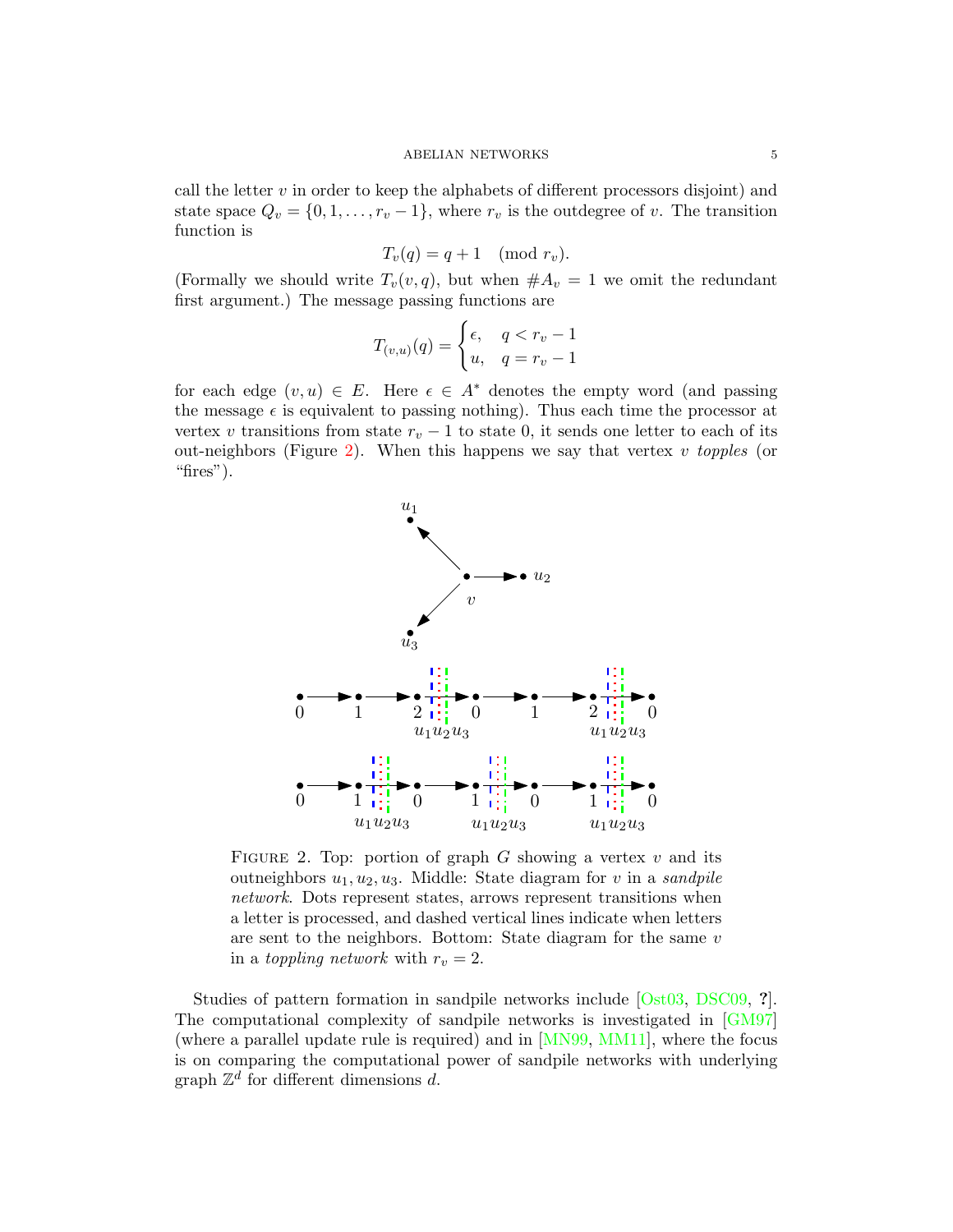<span id="page-5-1"></span>3.2. Toppling networks. These have the same transition and message passing functions as the sandpile networks above, but we allow the number of states  $r_v$ (called the *threshold* of vertex  $v$ ) to be different from the outdegree of  $v$ . These networks can be concretely realized in terms of "chips": If a vertex in state  $q$  has k letters in its input port, then we say that there are  $q + k$  chips at that vertex. When v has at least  $r_v$  chips, it can *topple*, losing  $r_v$  chips and sending one chip along each outgoing edge. In a sandpile network the total number of chips is conserved, but in a toppling network, chips may be created (if  $r_v$  is less than the outdegree of v, as in the last diagram of Figure [2\)](#page-4-0) or destroyed (if  $r_v$  is larger than the outdegree of  $v$ ).

Note that some chips are "latent" in the sense that they are encoded by the internal states of the processors. For example if a vertex v with  $r_v = 2$  is in state 0, receives one chip and processes it, then the letter representing that chip is gone, but the internal state increases to 1 representing a latent chip at  $v$ . If  $v$  receives another chip and processes it, then its state returns to 0 and it topples by sending one letter to each out-neighbor.

It is convenient to specify a toppling network by its Laplacian, which is the  $V \times V$  matrix L with diagonal entries  $L_{vv} = r_v - d_{vv}$  and off-diagonal entries  $L_{uv} = -d_{uv}$ . Here  $d_{uv}$  is the number of edges from v to u in the graph G.

Sometimes it is useful to consider toppling networks where the number of chips at a vertex may become negative [\[Lev14\]](#page-20-4). We can model this by enlarging the state space of each processor to include −N; these additional states have transition function  $T_v(q) = q+1$  and send no messages. In §[4.4](#page-15-1) we will see that these enlarged toppling networks solve certain integer programs.

<span id="page-5-0"></span>3.3. Sinks and counters. It is common to consider the sandpile network  $\texttt{Sand}(G, s)$ with a *sink s*, a vertex whose processor has only one state and never sends any messages. If every vertex of  $G$  has a directed path to the sink, then any finite input to  $\texttt{Sand}(G, s)$  will produce only finitely many topplings.

The set of *recurrent states* of a sandpile network with sink is in bijection with objects of interest in combinatorics such as oriented spanning trees and G-parking functions [\[PS04\]](#page-21-1). Recurrent states of more general abelian networks are defined and studied in the sequel paper [\[BL16b\]](#page-19-2).

A counter is a unary processor with state space N and transition  $T(q) = q + 1$ , which never sends any messages. It behaves like a sink, but keeps track of how many letters it has received.

3.4. Bootstrap percolation. In this simple model of crack formation, each vertex v has a threshold  $b_v$ . Vertex v becomes "infected" as soon as at least  $b_v$  of its in-neighbors are infected. Infected vertices remain infected forever. A question that has received a lot of attention [\[Ent87,](#page-19-8) [Hol03\]](#page-20-5) due to its subtle scaling behavior is: What is the probability the entire graph becomes infected, if each vertex independently starts infected with probability  $p$ ? To realize bootstrap percolation as an abelian network, we take  $A_v = \{v\}$  and  $Q_v = \{0, 1, \ldots, b_v\}$ , with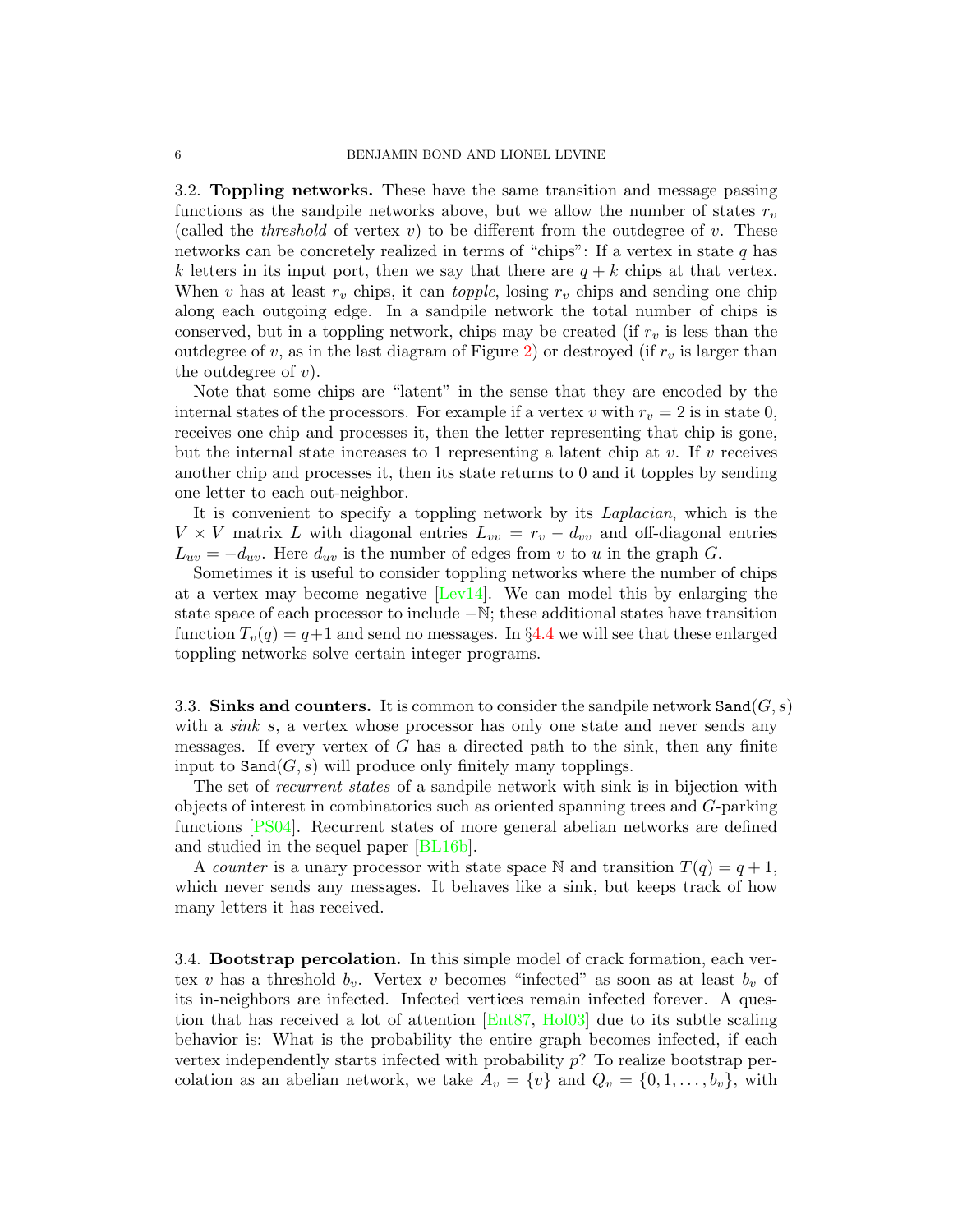$T_v(q) = \min(q+1, b_v)$  and

$$
T_{(v,u)}(q) = \begin{cases} u, & q = b_v - 1 \\ \epsilon, & q \neq b_v - 1. \end{cases}
$$

State  $b_v$  represents that v is infected. Starting from a blank slate  $q_v = 0$  for all v, the user sets up the initial condition by inputing  $b_v$  letters v to each initially infected vertex v. The internal state q of an initially healthy processor  $\mathcal{P}_v$  keeps track of how many in-neighbors of v are infected. When this count reaches  $b_v$ , the processor  $\mathcal{P}_v$  sends a letter to each out-neighbor of v informing them that v is now infected.

<span id="page-6-1"></span>3.5. Rotor networks. A *rotor* is a unary processor  $\mathcal{P}_v$  that outputs exactly one letter for each letter input. That is, for all  $q \in Q_v$ 

$$
\sum_{(v,u)\in E} \sum_{a\in A_u} |T_{(v,u)}(q)|_a = 1.
$$
\n(1)

Inputting a single letter into a network of rotors yields an infinite walk  $(v_n)_{n>0}$ , where vertex  $v_n$  is the location of the single letter present after n processings. This walk has been termed stack walk [\[HP10\]](#page-20-6) because of the following equivalent description (originating in  $[DF91]$ ). Each vertex v has an infinite stack of cards, with each card labeled by a neighbor of  $v$ . The walker pulls the top card from the stack at her current location, steps to the indicated neighbor, throws away the card, and repeats. The stack perspective features prominently in Wilson's algorithm for sampling uniformly from the set of spanning trees of a finite graph [\[Wil96\]](#page-21-2).

In the special case that each stack is periodic, the stack walk has been studied under various names: In computer science it was introduced as a model of autonomous agents exploring a territory ("ant walk," [\[WLB96\]](#page-21-3)) and later studied as a means of broadcasting information through a network [\[DFS08\]](#page-19-10). In statistical physics it was proposed as a model of self-organized criticality ("Eulerian walkers," [\[PDDK96\]](#page-21-4)). Propp called this case rotor walk and proposed it as a way of derandomizing certain features of random walk [\[Pro03,](#page-21-5) [CS06,](#page-19-11) [HP10,](#page-20-6) [Pro10\]](#page-21-6).



<span id="page-6-0"></span>FIGURE 3. State diagram for a vertex  $v$  in a simple rotor network. The out-neighbors  $u_1, u_2, u_3$  of v are served repeatedly in a fixed order.

Most commonly studied are the simple rotor networks on a directed graph  $G$ , in which the out-neighbors of vertex  $v$  are served repeatedly in a fixed order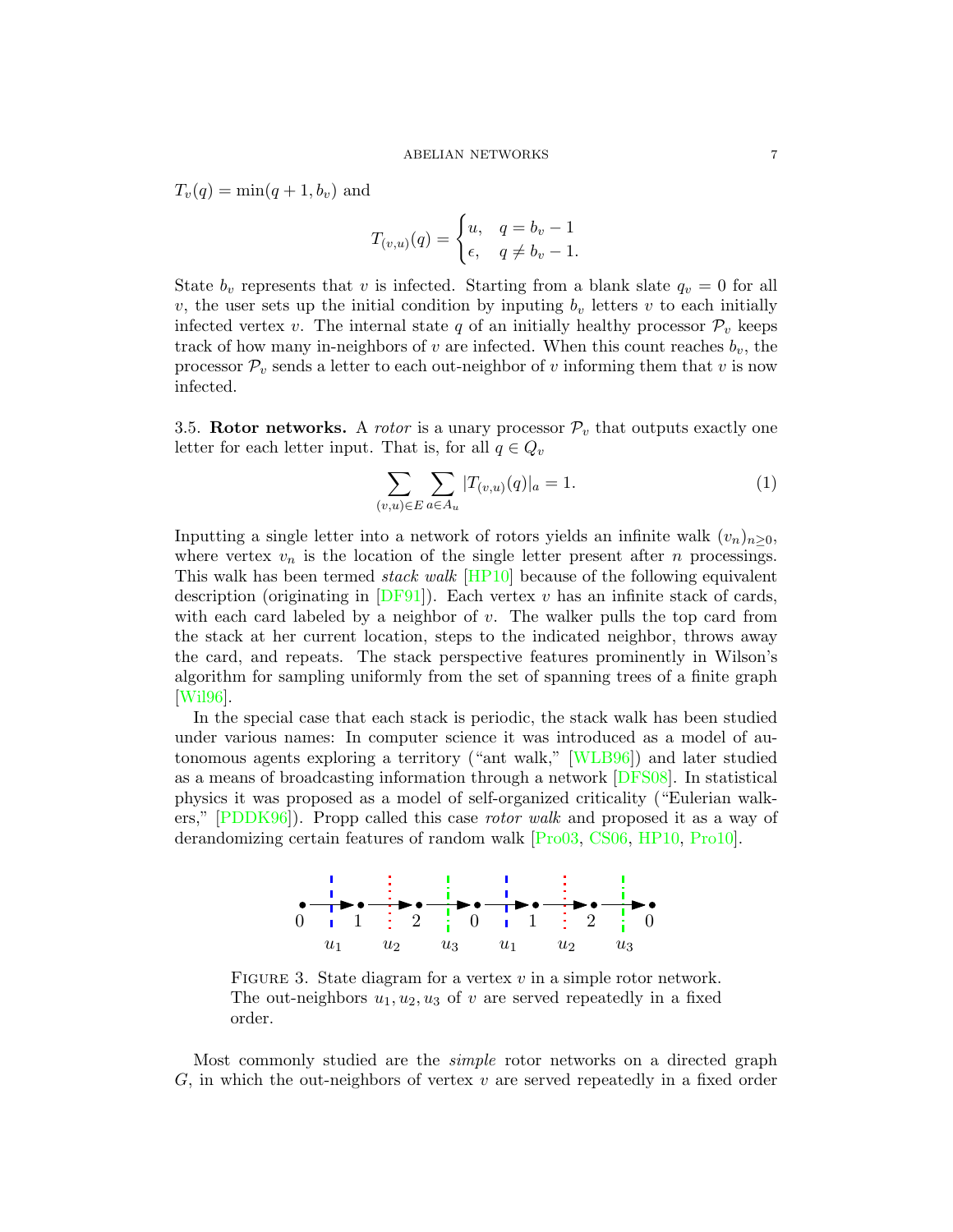$u_1, \ldots, u_{d_v}$  (Figure [3\)](#page-6-0). Formally, we set  $Q_v = \{0, 1, \ldots, d_v - 1\}$ , with transition function  $T_v(q) = q + 1 \pmod{d_v}$  and message passing functions

$$
T_{(v,u_j)}(q) = \begin{cases} u_j, & q \equiv j-1 \pmod{d_v} \\ \epsilon, & q \not\equiv j-1 \pmod{d_v} \end{cases}
$$

**Rotor aggregation.** Enlarge each state space  $Q_v$  of a simple rotor network to include a transient state −1, which transitions to state 0 but passes no message. Starting with all processors in state −1, the effect is that each vertex "absorbs" the first letter it receives, and behaves like a rotor thereafter. If we input  $n$  letters to one vertex  $v_0$ , then each letter performs a rotor walk starting from  $v_0$  until reaching a site that has not yet been visited by any previous walk, where it gets absorbed. Propp [\[Pro03\]](#page-21-5) proposed this model as a way of derandomizing a certain random growth process (internal DLA). When the underlying graph is the square grid  $\mathbb{Z}^2$ , the resulting set of *n* visited sites is very close to circular [\[LP09\]](#page-20-7), and the final states of the processors display intricate patterns that are still not at all understood.



<span id="page-7-0"></span>FIGURE 4. Example state diagrams for a vertex  $v$  in the height arrow model (top) and Eriksson's periodically mutating game (bottom).

3.6. Unary networks. As shown in Figure [4,](#page-7-0) various other abelian processor state diagrams can be obtained by changing the locations of the vertical lines in Figure [3.](#page-6-0) For example, Priezzhev, Dhar, Dhar and Krishnamurthy [\[PDDK96\]](#page-21-4) proposed a common generalization of rotor and sandpile networks, later studied by Dartois and Rossin  $[DR04]$  under the name *height arrow model*. More generally, Diaconis and Fulton [\[DF91\]](#page-19-9) and Eriksson [\[Eri96\]](#page-19-13) studied generalizations of chipfiring in which each vertex has a stack of instructions: When a vertex accumulates enough chips to follow the top instruction in its stack, it pops that instruction off the stack and follows it. These and all preceding examples are unary networks, that is, abelian networks in which each alphabet  $A_v$  has cardinality 1. Informally, a unary network on a graph  $G$  is a system of local rules by which *indistinguishable* chips move around on the vertices of G.

Figures [2–](#page-4-0)[4](#page-7-0) are all one-dimensional because they diagram unary processors. In general, a processor with input alphabet  $\{a_1, \ldots, a_d\}$  has a d-dimensional state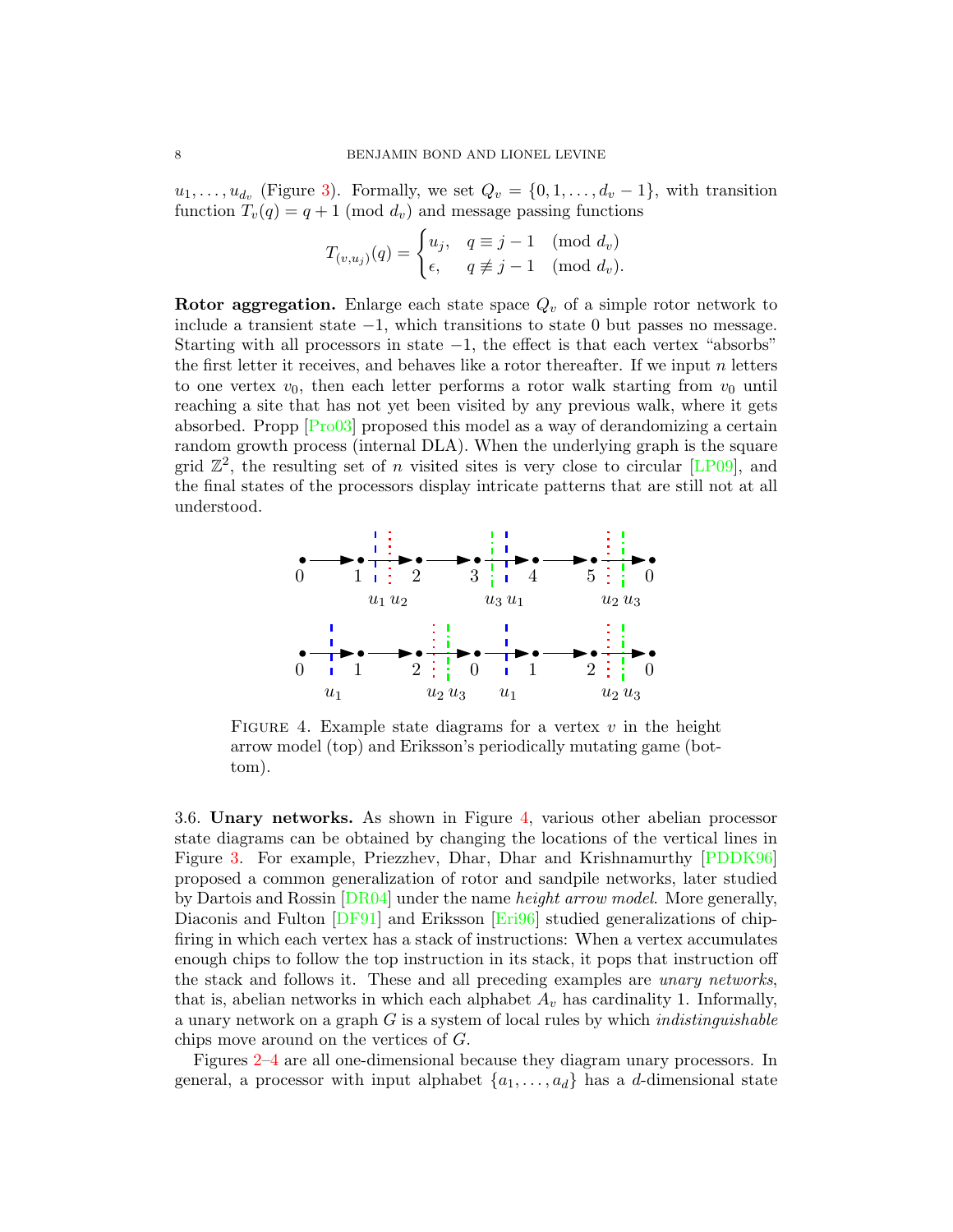diagram: states correspond to vectors in  $\mathbb{N}^d$ , and processing letter  $a_i$  results in a transition from state q to state  $q + e_i$  where  $e_1, \ldots, e_d$  are the standard basis vectors. The vertical bars that indicate message passing in Figures [2–](#page-4-0)[4](#page-7-0) become  $(d-1)$ -dimensional plaquettes, each labeled by a letter to be passed. A visual manifestation of the abelian property is that these plaquettes join up into surfaces of "negative slope": For example, beginning at the left side of Figure [5](#page-9-1) each red or blue message line  $(d - 1 = 1)$  consists of only downward and rightward steps, ensuring that for any two states  $q, q'$  any two paths of upward and rightward steps from  $q$  to  $q'$  cross the same set of message lines.

The next two sections discuss non-unary examples.

3.7. Abelian mobile agents. In the spirit of [\[WLB96\]](#page-21-3), one could replace the messages in our definition of abelian networks by mobile agents each of which is an automaton. As a function of its own internal state  $a$  and the state  $q$  of the vertex  $v$  it currently occupies, an agent acts by doing three things:

- (1) it changes its own state to  $S_v(a,q)$ ; and
- (2) it changes the state of v to  $T_v(a,q)$ ; and
- (3) it moves to a neighboring vertex  $U_v(a,q)$ .

Two or more agents may occupy the same vertex, in which case we require that the outcome of their actions is the same regardless of the order in which they act. For purposes of deciding whether two outcomes are the same, we regard agents with the same internal state and location as indistinguishable.

This model may appear to lie outside our framework of abelian networks, because the computation is located in the moving agents (who carry their internal states with them) instead of in the static processors. However, it has identical behavior to the following abelian network. Denoting by M the set of possible agent internal states (we could call them "moods" to distinguish them from the internal states of the vertices), let each vertex have input alphabet  $M$  (technically, we should take the input alphabet of v to be  $\{v\}\times M$  to abide by our convention that the input alphabets are disjoint) with transition function  $M \times Q_v \to Q_v$  sending  $(a, q) \mapsto T_v(a, q)$ , and message passing function  $M \times Q_v \to M \cup \{\epsilon\}$  given by

$$
T_{(v,u)}(a,q) = \begin{cases} S_v(a,q) & \text{if } u = U_v(a,q) \\ \epsilon & \text{else.} \end{cases}
$$

Abelian mobile agents generalize the rotor networks  $(\S3.5)$  $(\S3.5)$  by dropping the requirement that processors be unary.

The defining property of abelian mobile agents is that each processor sends exactly one letter for each letter received. In Figure [5](#page-9-1) this property is apparent from the fact that each segment of the square grid lies on exactly one message line. The caption is written from the processor's point of view. From the agent's point of view, it could read as follows. When an agent arrives at vertex  $v$ , she updates the internal state q of  $\mathcal{P}_v$  depending on her mood: if her mood is red then she increments q by  $(0, 1)$  and if blue then she increments q by  $(1, 0)$ . The old and new states are adjacent black dots in the figure, separated by exactly one message line. The agent updates her mood to red or blue according to the color of this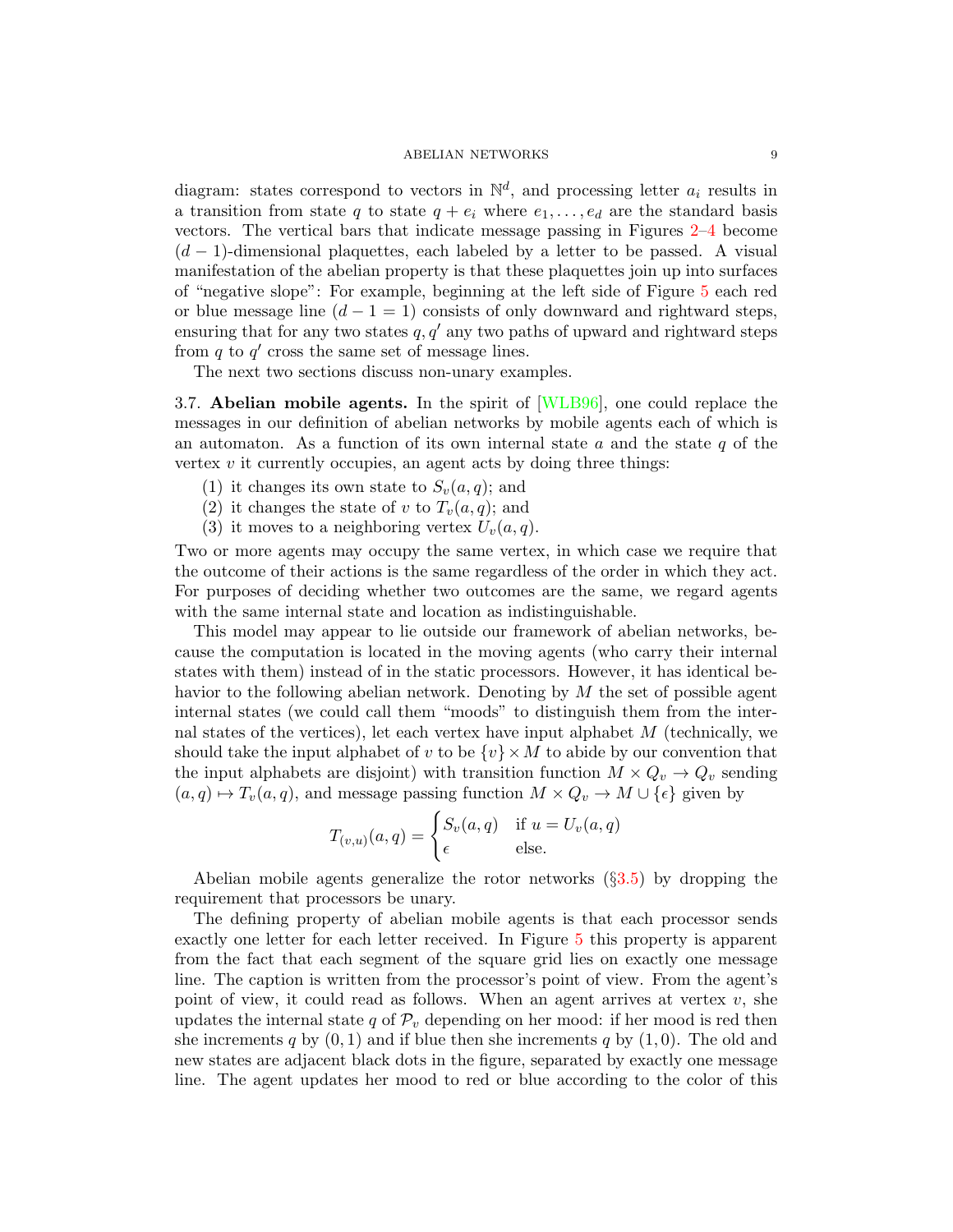

<span id="page-9-1"></span>FIGURE 5. Abelian mobile agents: Example state diagram for a processor  $\mathcal{P}_v$  in a network whose underlying graph is  $\mathbb{Z}$ . The two dimensions correspond to the two letters in the input alphabet  $A_v = \{r_v, b_v\}$ , representing a red or blue agent at vertex v. Each black dot represents a state  $q \in Q_v$ . When processor  $\mathcal{P}_v$  in state q processes a letter, it transitions to state  $q + (0, 1)$  or  $q + (1, 0)$ depending on whether the letter was  $r_v$  or  $b_v$ . The solid and dashed colored lines indicate message passing: Each line is labeled by one of the letters  $r_{v-1}, r_{v+1}, b_{v-1}, b_{v+1}$ , representing that the agent may step either left or right from  $v$  and may change color. The small black boxes highlight the lattice of periodicity, generated by  $(6, 0)$ and  $(2, 2)$ . The size of the state space  $\#Q_v$  is the index of the lattice, which is 12 in this example.

line, and she moves to vertex  $v - 1$  or  $v + 1$  according to whether this line is solid or dashed.

For example, supposing the initial state of  $\mathcal{P}_v$  is  $(0,0)$  (the bottom left dot) and there is one red and one blue agent at v. This means  $\mathcal{P}_v$  has two letters in its input port,  $r_v$  and  $b_v$ . If the blue agent acts first, then  $\mathcal{P}_v$  transitions to state  $(1,0)$  and outputs  $b_{v-1}$ , representing that the blue agent steps to  $v-1$  and remains blue. If now the red agent at v acts, then  $\mathcal{P}_v$  transitions from state  $(1,0)$  to  $(1,1)$  and outputs  $r_{v-1}$ , representing that the red agent steps to  $v-1$  and remains red. Note that if the agents had acted in the opposite order, then both would have changed color, so the net result is the same: one red and one blue agent at  $v - 1$ .

<span id="page-9-0"></span>3.8. Oil and water model. This is a non-unary generalization of sandpiles, inspired by Paul Tseng's asynchronous algorithm for solving certain linear programs [\[Tse90\]](#page-21-7). Each edge of G is marked either as an oil edge or a water edge. When a vertex topples, it sends out one oil chip along each outgoing oil edge and also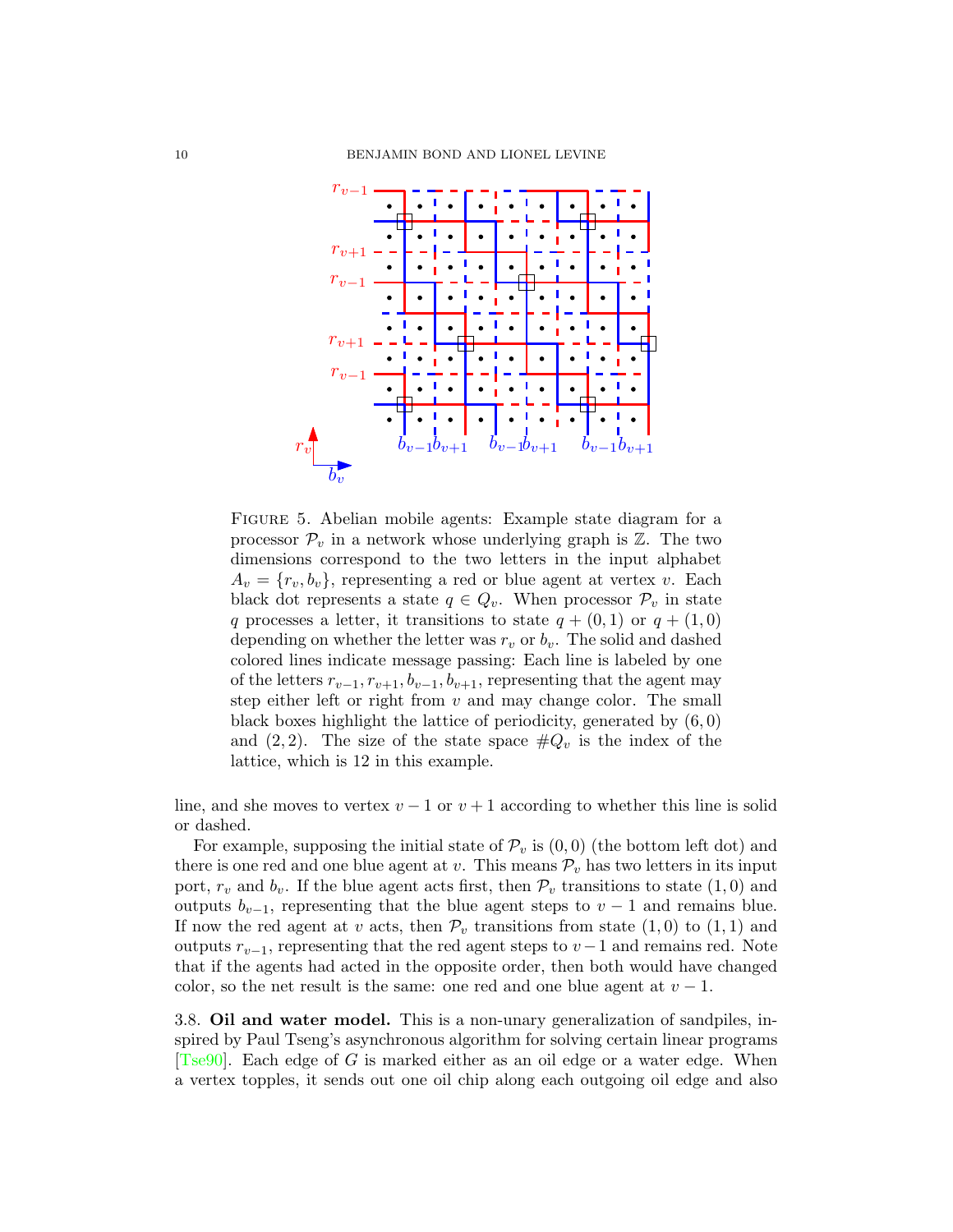one water chip along each outgoing water edge. The interaction between oil and water is that a vertex is permitted to topple if and only if sufficiently many chips of both types are present at that vertex: that is, the number of oil chips present must be at least the number of outgoing oil edges, and the number of water chips present must be at least the number of outgoing water edges.



<span id="page-10-0"></span>FIGURE 6. Example state diagram for the oil and water model. Top: Vertex  $v$  has outgoing oil edges to  $x$  and  $y$ , and water edges to x and z. Bottom: each dot represents a state in  $Q_v = N \times N$ , with the origin at lower left. A toppling occurs each time the state transition crosses one of the bent lines (for example, by processing an oil  $o_v$  in state  $(1, 2)$ , resulting in transition to state  $(2, 2)$ ). Since v has outdegree 2 in both the oil graph and the water graph, the bent lines run to the left of columns whose  $x$ -coordinate is divisible by 2, and below rows whose y-coordinate is divisible by 2.

Unlike most of the preceding examples, oil and water can not be realized with a finite state space  $Q_v$ , because an arbitrary number of oil chips could accumulate at v and be unable to topple if no water chips are present. We set  $Q_v = N \times N$ and  $A_v = \{o_v, w_v\}$  representing an oil or water chip at vertex v, with transition function

$$
T_v(o_v, q) = q + (0, 1),
$$
  $T_v(w_v, q) = q + (1, 0).$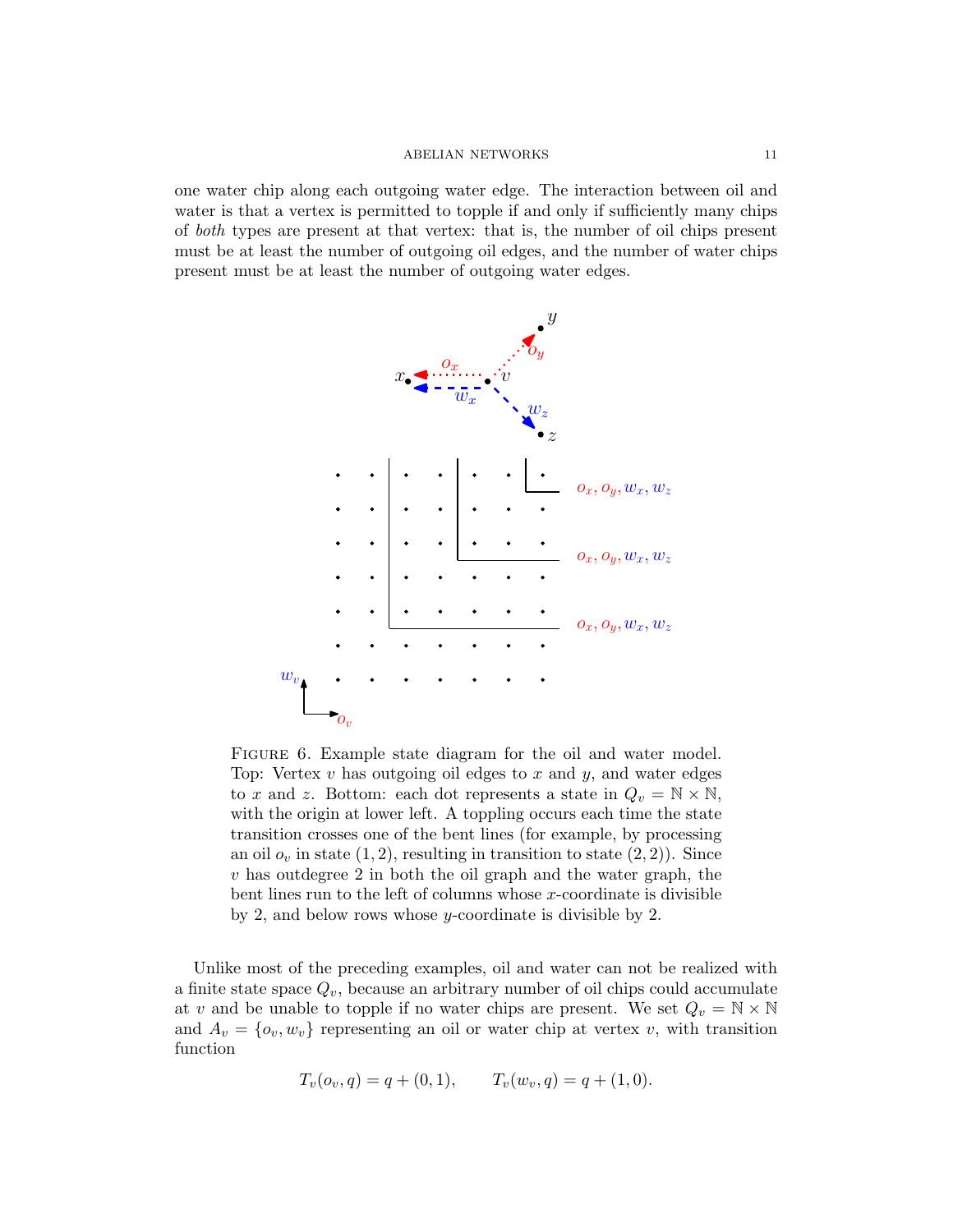The internal state of the processor at v is a vector  $q = (q_{oil}, q_{water})$  keeping track of the total number chips of each type it has received (Figure  $6$ ). Stochastic versions of the oil and water model are studied in [\[APR09,](#page-18-2) [CGHL16\]](#page-19-14).

3.9. Stochastic abelian networks. In a stochastic abelian network, we allow the transition functions to depend on a probability space  $\Omega$ :

$$
T_v: A_v \times Q_v \times \Omega \to Q_v
$$
 (new internal state)  
\n
$$
T_{(v,u)}: A_v \times Q_v \longrightarrow A_u^*
$$
 (letters sent from v to u)

A variety of models in statistical mechanics — including classical Markov chains and branching processes, branching random walk, certain directed edge-reinforced walks, internal DLA [\[DF91\]](#page-19-9), the Oslo model [\[Fre93\]](#page-20-8), the abelian Manna model [\[Dha99c\]](#page-19-15), excited walk [\[BW03\]](#page-18-3), the Kesten-Sidoravicius infection model [\[KS05,](#page-20-9) [KS08\]](#page-20-10), two-component sandpiles and related models derived from abelian algebras [\[AR08,](#page-18-4) [APR09\]](#page-18-2), activated random walkers [\[DRS10\]](#page-19-16), stochastic sandpiles [\[RS12,](#page-21-8) [CMS13\]](#page-19-17), and low-discrepancy random stack [\[FL13\]](#page-20-11) — can all be realized as stochastic abelian networks. In at least one case  $[RS12]$  the abelian nature of the model enabled a major breakthrough in proving the existence of a phase transition. Stochastic abelian networks are beyond the scope of the present paper and will be treated in a sequel.

### 4. Least action principle

<span id="page-11-0"></span>Our first aim is to prove a least action principle for abelian networks, Lemma [4.3.](#page-13-0) This principle says — in a sense to be made precise — that each processor in an abelian network performs the minimum amount of work possible to remove all letters from the network. Various special cases of the least action principle to particular abelian networks have enabled a flurry of recent progress: bounds on the growth rate of sandpiles  $[FLP10]$ , exact shape theorems for rotor aggregation [\[KL10,](#page-20-12) [HS11\]](#page-20-13), proof of a phase transition for activated random walkers [\[RS12\]](#page-21-8), and a fast simulation algorithm for growth models [\[FL13\]](#page-20-11). The least action principle was also the starting point for the recent breakthrough by Pegden and Smart [\[PS13\]](#page-21-9) showing existence of the abelian sandpile scaling limit.

The proof of the least action principle follows Diaconis and Fulton [\[DF91,](#page-19-9) Theorem 4.1]. Our observation is that their proof actually shows something more general: it applies to any abelian network. Moreover, as noted in [\[Gab94,](#page-20-14) [FLP10,](#page-19-18) [RS12\]](#page-21-8), the proof applies even to executions that are complete but not legal. To explain the last point requires a few definitions.

Let N be an abelian network with underlying graph  $G = (V, E)$ , total state space  $Q = \prod Q_v$  and total alphabet  $A = \sqcup A_v$ . In this section we do not place any finiteness restrictions on N: the underlying graph may be finite or infinite, and the state space  $Q_v$  and alphabet  $A_v$  of each processor may be finite or infinite.

We may view the entire network  $N$  as a single automaton with alphabet  $A$  and state space  $\mathbb{Z}^A \times Q$ . For its states we will use the notation **x**.q, where **x**  $\in \mathbb{Z}^A$  and  $\mathbf{q} \in Q$ . If  $\mathbf{x} \in \mathbb{N}^A$  the state **x**.q corresponds to the configuration of the network N such that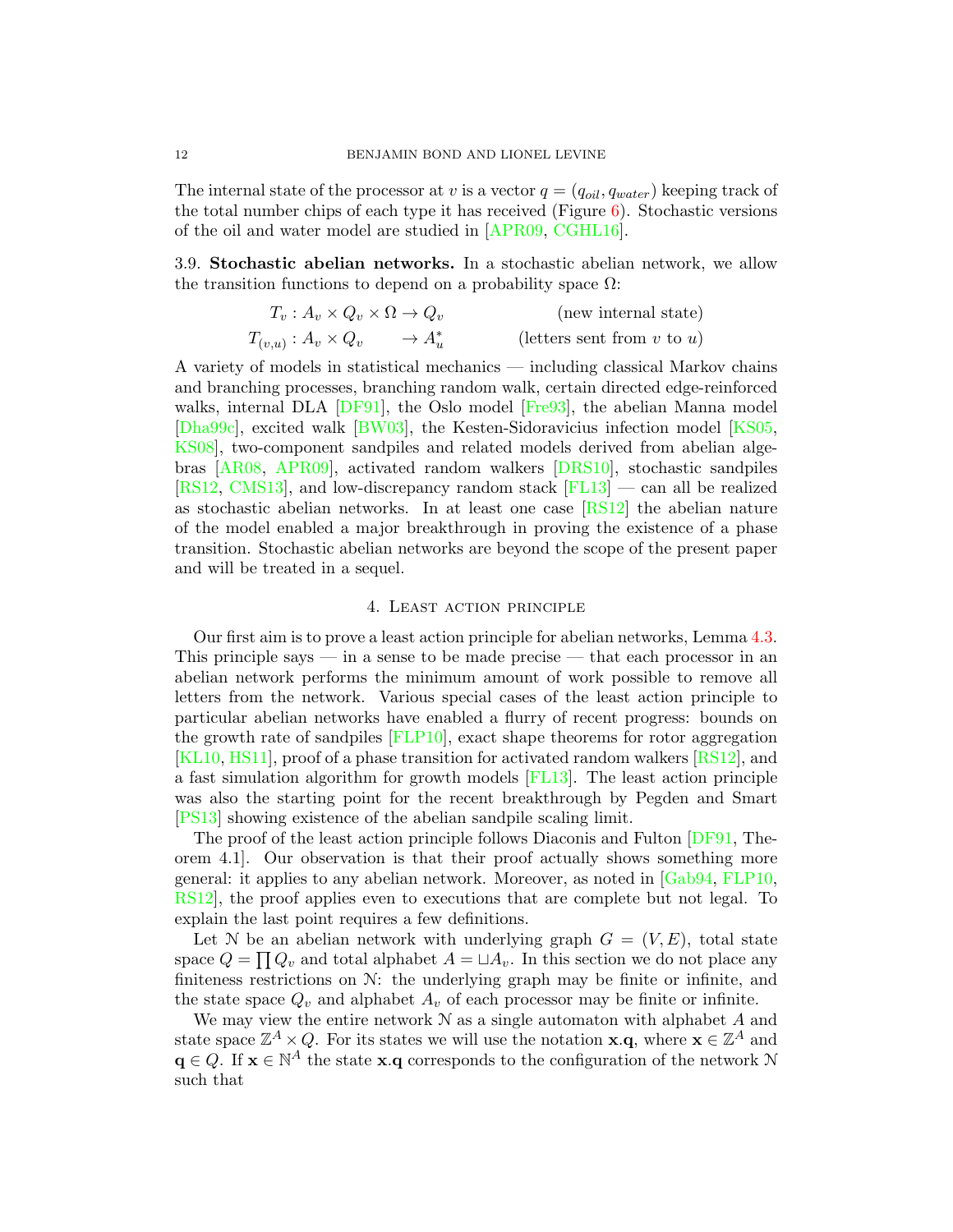- For each  $a \in A$ , there are  $\mathbf{x}_a$  letters a waiting to be processed; and
- For each  $v \in V$ , the processor at vertex v is in state  $q_v$ .

Formally, **x.q** is just an alternative notation for the ordered pair  $(x, q)$ . The decimal point in x.q is intended to evoke the intuition that the internal states q of the processors represent latent "fractional" messages. Note that x indicates only the *number* of letters present of each type. We may think of  $\bf{x}$  as a collection of piles of letters, one pile for each vertex: Recalling that the alphabets  $A_v$  are disjoint, the  $x_a$  letters a are in the pile of the unique vertex v such that  $a \in A_v$ .

In what follows it may be helpful to imagine that some entity, the *executor*, chooses the order in which letters are processed. Formally, these choices are encoded by a word  $w = w_1 \cdots w_r$  where each letter  $w_i \in A$ , instructing the network first to process letter  $w_1$ , then  $w_2$ , etc. We are going to allow for the possibility that the executor makes an "illegal" move by choosing to process some letter (say a) even if it is not in the pile, resulting in the coordinate  $x_a$  becoming negative.

For  $v \in V$  and  $a \in A_v$ , denote by  $t_a: Q \to Q$  the map

$$
t_a(\mathbf{q})_u = \begin{cases} T_v(a, q_v), & u = v \\ q_u, & u \neq v \end{cases}
$$

<span id="page-12-0"></span>where  $T_v$  is the transition function of vertex v (defined in §[2\)](#page-1-0). The effect of processing one letter a on the pair **x**.**q** is described by a map  $\pi_a : \mathbb{Z}^A \times Q \to \mathbb{Z}^A \times Q$ , namely

$$
\pi_a(\mathbf{x}.\mathbf{q}) = (\mathbf{x} - 1_a + \mathbf{N}(a, q_v)).t_a(\mathbf{q})
$$
\n(2)

where  $(1_a)_b$  is 1 if  $a = b$  and 0 otherwise; and  $\mathbf{N}(a, q_v)_b$  is the number of b's produced when processor  $\mathcal{P}_v$  in state  $q_v$  processes the letter a. In other words,

$$
\mathbf{N}(a, q_v) = \sum_e |T_e(a, q_v)|
$$

where  $T_e$  is the message passing function of edge  $e$ , and the sum is over all outgoing edges e from v (both sides are vectors in  $\mathbb{Z}^A$ ).

Having defined  $\pi_a$  for letters a, we define  $\pi_w$  for a word  $w = w_1 \cdots w_r \in A^*$  as the composition  $\pi_{w_r} \circ \cdots \circ \pi_{w_1}$ . To generalize equation [\(2\)](#page-12-0), we extend the domain of **N** to  $A^* \times Q$  as follows. Let  $\mathbf{q}^{i-1} = (t_{w_{i-1}} \circ \cdots \circ t_{w_1})\mathbf{q}$  and let

$$
\mathbf{N}(w,\mathbf{q}):=\sum_{i=1}^r\mathbf{N}(w_i,\mathbf{q}_{v(i)}^{i-1})
$$

where  $v(i)$  is the unique vertex such that  $w_i \in A_{v(i)}$ . Note that if  $a \in A_v$  and  $b \in A_u$  for  $v \neq u$ , then

<span id="page-12-2"></span><span id="page-12-1"></span>
$$
\mathbf{N}(ab, \mathbf{q}) = \mathbf{N}(a, \mathbf{q}) + \mathbf{N}(b, \mathbf{q})
$$
\n(3)

since  $t_a$  acts by identity on  $Q_u$  and  $t_b$  acts by identity on  $Q_v$ .

Recall that  $|w| \in \mathbb{N}^A$  and  $|w|_a$  is the number of occurrences of letter a in the word w. From the definition of  $\pi_a$  we have by induction on r

$$
\pi_w(\mathbf{x}.\mathbf{q}) = (\mathbf{x} - |w| + \mathbf{N}(w, \mathbf{q})).t_w(\mathbf{q})
$$
\n(4)

where  $t_w := t_{w_r} \circ \cdots \circ t_{w_1}$ .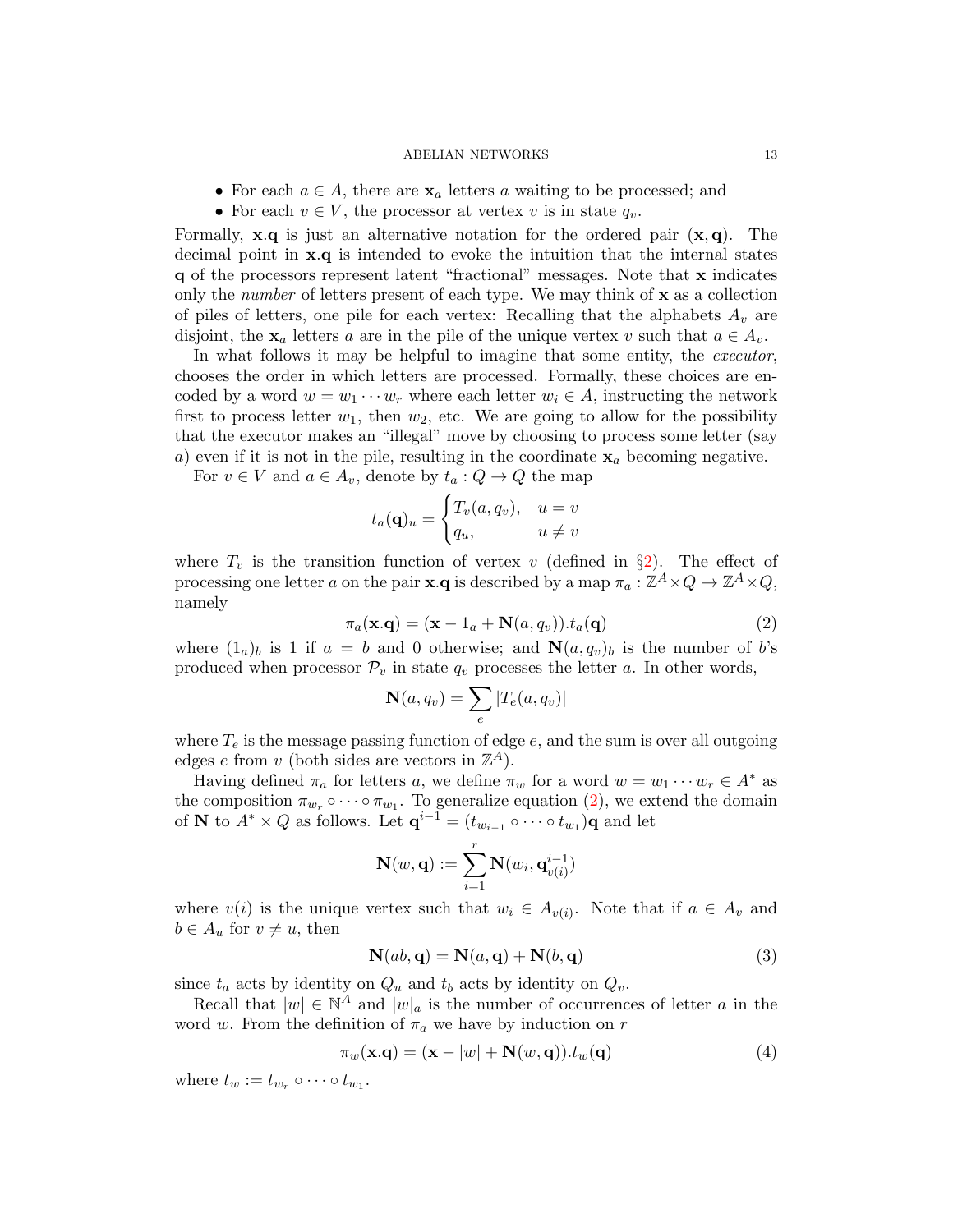In the next lemma and throughout this paper, inequalities on vectors are coordinatewise.

<span id="page-13-1"></span>**Lemma 4.1.** (Monotonicity) For  $w, w' \in A^*$  and  $\mathbf{q} \in Q$ , if  $|w| \leq |w'|$ , then  $\mathbf{N}(w,\mathbf{q}) \leq \mathbf{N}(w',\mathbf{q}).$ 

*Proof.* For a vertex  $v \in V$  let  $p_v : A^* \to A_v^*$  be the monoid homomorphism defined by  $p_v(a) = a$  for  $a \in A_v$  and  $p_v(a) = \epsilon$  (the empty word) for  $a \notin A_v$ . Equation [\(3\)](#page-12-1) implies that

$$
\mathbf{N}(w, \mathbf{q}) = \sum_{v \in V} \mathbf{N}(p_v(w), \mathbf{q}),
$$

so it suffices to prove the lemma for  $w, w' \in A_v^*$  for each  $v \in V$ .

Fix  $v \in V$  and  $w, w' \in A_v^*$  with  $|w| \leq |w'|$ . Then there is a word  $w''$  such that  $|ww''| = |w'|$ . Given a letter  $a \in A_u$ , if  $(v, u) \notin E$  then  $\mathbf{N}(w, \mathbf{q})_a = \mathbf{N}(w', \mathbf{q})_a = 0$ . If  $(v, u) \in E$ , then since  $\mathcal{P}_v$  is an abelian processor,

$$
\mathbf{N}(w', \mathbf{q})_a = |T_{(v,u)}(w', q_v)|_a = |T_{(v,u)}(ww'', q_v)|_a
$$
  
=  $|T_{(v,u)}(w, q_v)|_a + |T_{(v,u)}(w'', T_v(w, q_v))|_a.$ 

The first term on the right side equals  $\mathbf{N}(w, \mathbf{q})_a$ , and the remaining term is nonnegative, completing the proof.

**Lemma 4.2.** For  $w, w' \in A^*$ , if  $|w|_a = |w'|_a$  for all  $a \in A$ , then  $\pi_w = \pi_{w'}$ .

*Proof.* Suppose  $|w| = |w'|$ . Then for any  $q \in Q$  we have  $N(w, q) = N(w', q)$  by Lemma [4.1.](#page-13-1) Since  $t_a$  and  $t_b$  commute for all  $a, b \in A$ , we have  $t_w(\mathbf{q}) = t_{w'}(\mathbf{q})$ . Hence the right side of [\(4\)](#page-12-2) is unchanged by substituting w' for w.

4.1. Legal and complete executions. An *execution* is a word  $w \in A^*$ . It prescribes an order in which letters in the network are to be processed. For simplicity, we consider only finite executions in the present paper, but we remark that infinite executions (and non-sequential execution procedures) are also of interest [\[FMR09\]](#page-20-15).

Fix an initial state **x.q.** The letter  $a \in A$  is called a *legal move* from **x.q** if  $\mathbf{x}_a \geq 1$ . An execution  $w = w_1 \cdots w_r$  is called *legal* for  $\mathbf{x} \cdot \mathbf{q}$  if  $w_i$  is a legal move from  $\pi_{w_1\cdots w_{i-1}}(\mathbf{x}.q)$  for all  $i=1,\ldots,r$ . An execution w is called *complete* for **x**.q if  $\pi_w(\mathbf{x}.q) = \mathbf{y}.q'$  for some  $q' \in Q$  and  $\mathbf{y} \in \mathbb{Z}^A$  with  $\mathbf{y}_a \leq 0$  for all  $a \in A$ . We emphasize that a complete execution need not be legal.

<span id="page-13-0"></span>**Lemma 4.3.** (Least Action Principle) If w is legal for  $\mathbf{x} \cdot \mathbf{q}$  and w' is complete for **x.q**, then  $|w|_a \leq |w'|_a$  for all  $a \in A$ .

*Proof.* Let  $w = w_1 \cdots w_r$ . Supposing for a contradiction that  $|w| \nleq |w'|$ , let i be the smallest index such that  $|w_1 \cdots w_i| \not\leq |w'|$ . Let  $u = w_1 \cdots w_{i-1}$  and  $a = w_i$ . By the choice of i we have  $|u|_a = |w'|_a$ , and  $|u|_b \leq |w'|_b$  for all  $b \neq a$ . Since w is legal for x.q, at least one letter a is present in  $\pi_{\mathbf{u}}(\mathbf{x}.\mathbf{q})$ , so by [\(4\)](#page-12-2) and Lemma [4.1](#page-13-1)

$$
1 \leq \mathbf{x}_a - |u|_a + \mathbf{N}(u, \mathbf{q})_a
$$
  

$$
\leq \mathbf{x}_a - |w'|_a + \mathbf{N}(w', \mathbf{q})_a.
$$

Since w' is complete for **x**.q, the right side is  $\leq 0$  by [\(4\)](#page-12-2), which yields the required contradiction.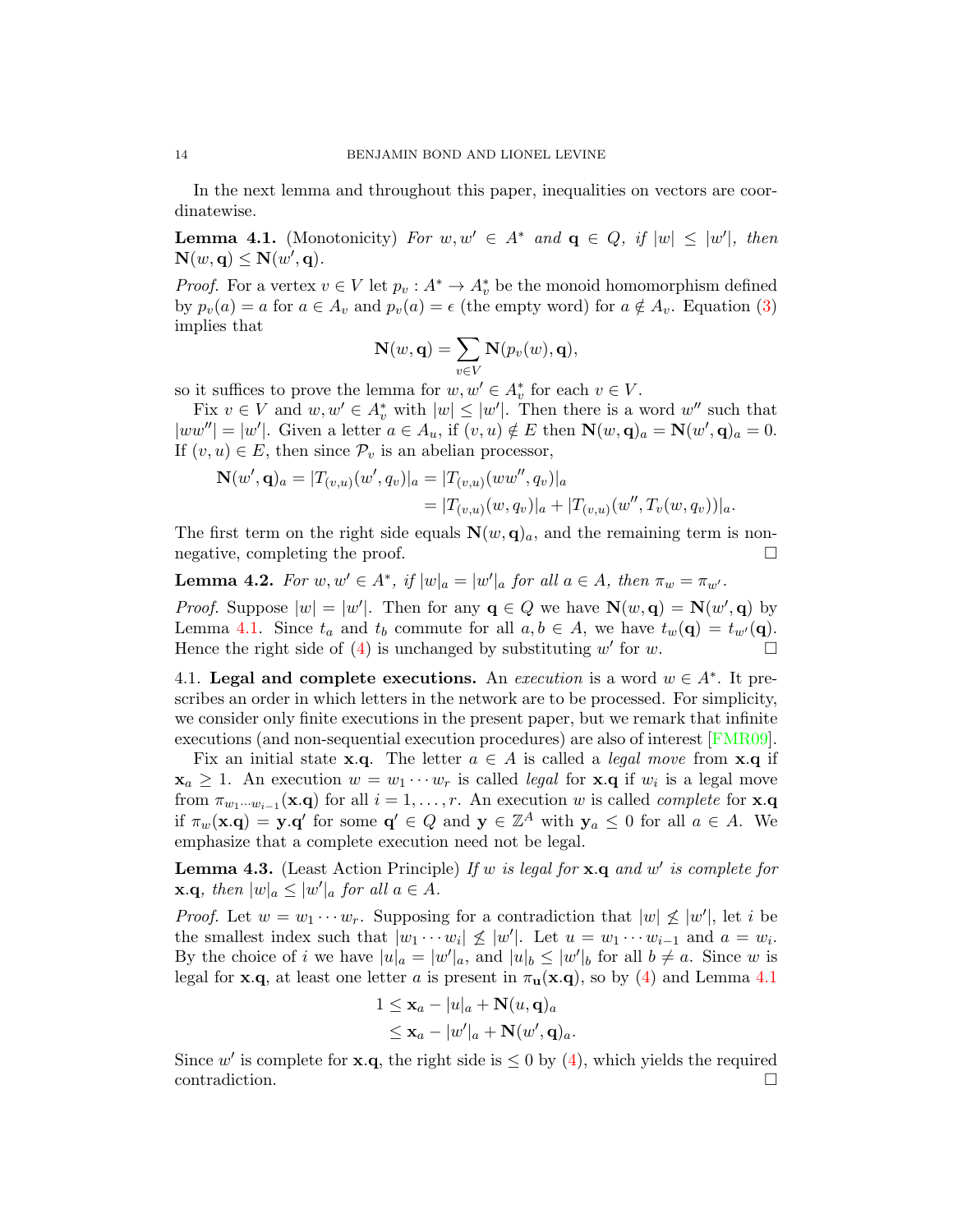### 4.2. Halting dichotomy.

<span id="page-14-0"></span>**Lemma 4.4.** (Halting Dichotomy) For a given initial state  $q$  and input  $x$  to an abelian network N, either

- (1) There does not exist a finite complete execution for  $\mathbf{x} \cdot \mathbf{q}$ ; or
- (2) Every legal execution for  $x.q$  is finite, there exists a complete legal execution for  $x.q$ , and any two complete legal executions  $w, w'$  for  $x.q$  satisfy  $|w| = |w'|$ .

Proof. If there exists a finite complete execution, say of length s, then every legal execution has length  $\leq s$  by Lemma [4.3.](#page-13-0) The empty word is a legal execution, and any legal execution of maximal length is complete (else it could be extended by a legal move). If w and w' are complete legal executions, then  $|w| \le |w'| \le |w|$ by Lemma [4.3.](#page-13-0)  $\Box$ 

Note that in case (1) any finite legal execution  $w$  can be extended by a legal move: since w is not complete, there is some letter  $a \in A$  such that wa is legal. So in this case there is an infinite word  $a_1a_2\cdots$  such that  $a_1\cdots a_n$  is a legal execution for all  $n \geq 1$ . The *halting problem* for abelian networks asks, given N, **x** and **q**, whether (1) or (2) of Lemma [4.4](#page-14-0) is the case. In case (2) we say that  $N$  halts on input x.q. In the sequel [\[BL16a\]](#page-19-1) we characterize the finite abelian networks that halt on all inputs.

### 4.3. Global abelianness.

<span id="page-14-1"></span>**Definition 4.5.** (Odometer) If N halts on input **x**.q, we denote by  $[\mathbf{x}, \mathbf{q}]_a = |w|_a$ the total number of letters a processed during a complete legal execution  $w$  of  $x.q$ . The vector  $[\mathbf{x}.q] \in \mathbb{N}^A$  is called the *odometer* of **x**.q. By Lemma [4.4,](#page-14-0) the odometer does not depend on the choice of complete legal execution w.

No messages remain at the end of a complete legal execution  $w$ , so the network ends in state  $\pi_w(\mathbf{x}.q) = \mathbf{0}.t_w(q)$ . Hence by [\(4\)](#page-12-2), the odometer can be written as

$$
[\mathbf{x}.\mathbf{q}] = |w| = \mathbf{x} + \mathbf{N}(w, \mathbf{q})
$$

which simply says that the total number of letters processed (of each type  $a \in A$ ) is the sum of the letters input and the letters produced by message passing. The coordinates of the odometer are the "detailed local run times" from §[2.](#page-1-0) We can summarize our progress so far in the following theorem.

## <span id="page-14-2"></span>**Theorem 4.6.** Abelian networks have properties  $(a)$ – $(e)$  from §[2.](#page-1-0)

Proof. By Lemma [4.4](#page-14-0) the halting status does not depend on the execution, which verifies item (a). Moreover for a given  $N, x, q$  any two complete legal executions have the same odometer, which verifies items  $(c)$ – $(e)$ . The odometer and initial state **q** determine the final state  $t_w(\mathbf{q})$ , which verifies (b).

The next lemma illustrates a general theme of local-to-global principles in abelian networks. Suppose we are given a partition  $V = I \sqcup M \sqcup O$  of the vertex set into "input", "mediating" and "output" nodes, and that the output nodes never send messages (for example, the processor at each output node could be a counter,  $\S 3.3$ ).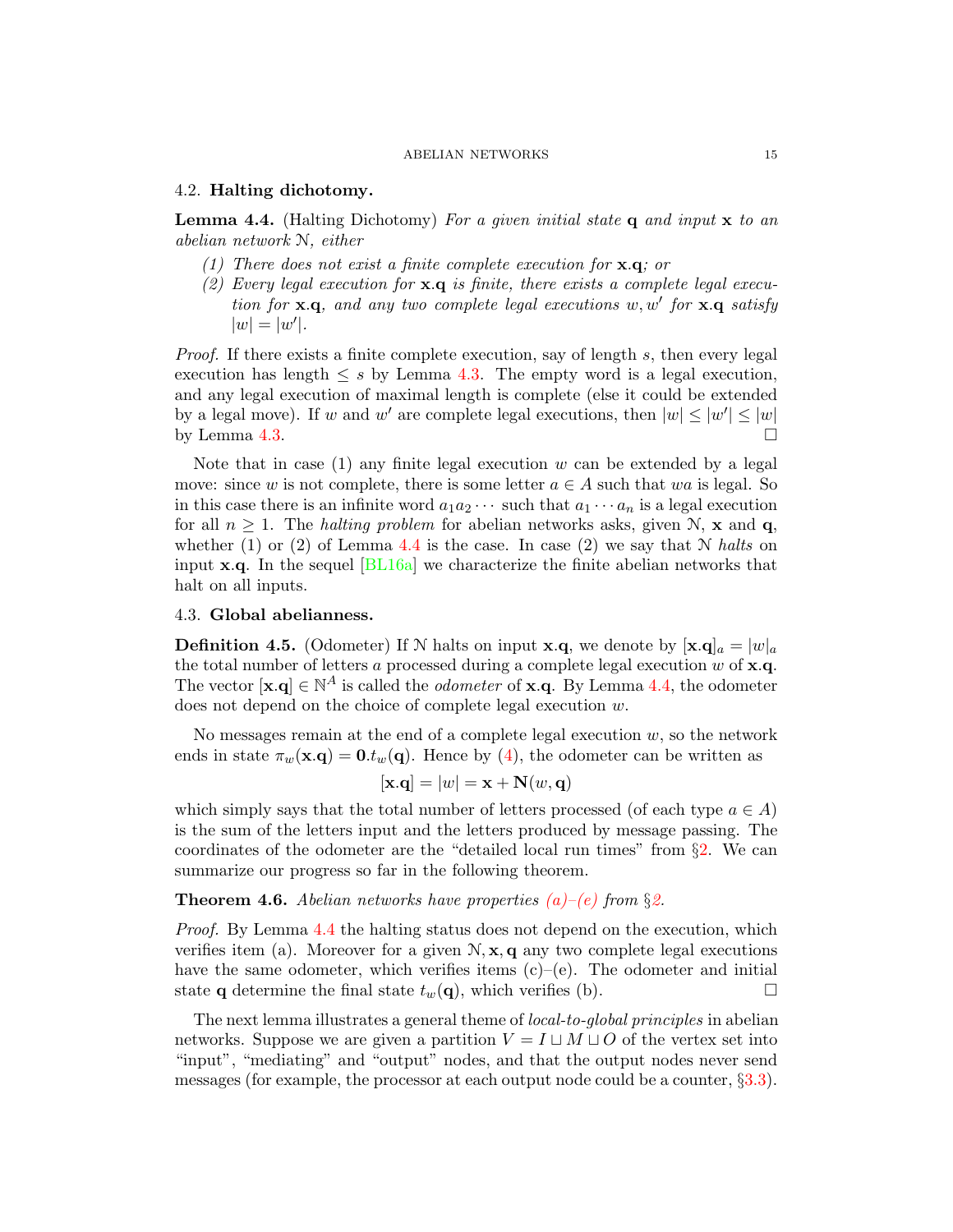We allow the possibility that M and/or O is empty. If  $N$  halts on all inputs, then we can regard the induced subnetwork  $(\mathcal{P}_v)_{v\in I\cup M}$  of non-output nodes as a single processor  $\mathcal{P}_{I,M}$  with input alphabet  $A_I := \sqcup_{v \in I} A_v$ , state space  $Q_{I \cup M} := \prod_{v \in I \cup M} Q_v$ , and an output port for each edge  $(v, u) \in (I \cup M) \times O$ .

<span id="page-15-0"></span>**Lemma 4.7.** (Local Abelianness Implies Global Abelianness) If  $N$  halts on all inputs and  $\mathcal{P}_v$  is an abelian processor for each  $v \in I \cup M$ , then  $\mathcal{P}_{I,M}$  is an abelian processor.

*Proof.* Given an input  $\iota \in A_I^*$  and an initial state  $\mathbf{q} \in Q_{I \cup M}$ , we can process one letter at a time to obtain a complete legal execution for  $|\iota|$ . Now suppose we are given inputs  $\iota, \iota'$  such that  $|\iota| = |\iota'|$ . By Lemma [4.4,](#page-14-0) any two complete legal executions w, w' for  $|\iota| \cdot \mathbf{q} = |\iota'| \cdot \mathbf{q}$  satisfy  $|w| = |w'|$ . In particular,  $t_w(\mathbf{q}) = t_{w'}(\mathbf{q})$ , so the final state of  $\mathcal{P}_{I,M}$  does not depend on the order of input.

Now given  $v \in I \cup M$ , let  $w_v$  and  $w'_v$  respectively be the words obtained from w and w' by deleting all letters not in  $A_v$ . Then  $|w_v| = |w'_v|$ |. For each edge  $(v, u) \in (I \cup M) \times O$ , since  $P_v$  is an abelian processor,

$$
|T_{(v,u)}(w_v, q_v)| = |T_{(v,u)}(w'_v, q_v)|
$$

so for each  $a \in A_u$  the number of letters a sent along  $(v, u)$  does not depend on the order of input.

For another example of a local-to-global principle, see [\[BL16b,](#page-19-2) Lemma 2.6] (note that  $I = V$  in that example: input is permitted anywhere in the network). Further local-to-global principles in the case of rotor networks are explored in [\[GLPZ12\]](#page-20-16).

Remark 4.8. In the preceding lemma, the input to an abelian network takes the form of letters sent by the user to nodes in  $I$ , and the output takes the form of letters received by the user from nodes in O. In particular, the user has no access to the internal states of any processors, nor to letters sent or received by the mediating nodes. In this setup, we can say that the network "computes" a function  $\mathbb{N}^I \to \mathbb{N}^O$ . This notion of computation is explored in [\[HLW16\]](#page-20-0), which identifies a set of five abelian logic gates such that any function computable by a finite abelian processor can be computed by a finite network of abelian logic gates.

In cases when the user has access to the internal states of the processors in  $I \cup O$ , we can regard the input as a pair **x**.**q** with **x**  $\in \mathbb{N}^I$  and **q**  $\in Q_I$ , and the output as a pair  $\mathbf{x}' \cdot \mathbf{q}'$  with  $\mathbf{x}' \in \mathbb{N}^O$  and  $\mathbf{q}' \in Q_O$ . For example, in the case of a sandpile or rotor network on  $\mathbb{Z}^2$ , one might want to think of the network's output as the intricate patterns displayed by the final states of the processors. The next section describes an example when the user benefits from the ability to set up the initial states of the processors as part of the input.

<span id="page-15-1"></span>4.4. Monotone integer programming. In this section we describe a class of optimization problems that abelian networks can solve. Let A be a finite set and  $F : \mathbb{N}^A \to \mathbb{N}^A$  a nondecreasing function:  $F(\mathbf{u}) \leq F(\mathbf{v})$  whenever  $\mathbf{u} \leq \mathbf{v}$ (inequalities are coordinatewise). Let  $\mathbf{c} \in \mathbb{R}^A$  be a vector with all coordinates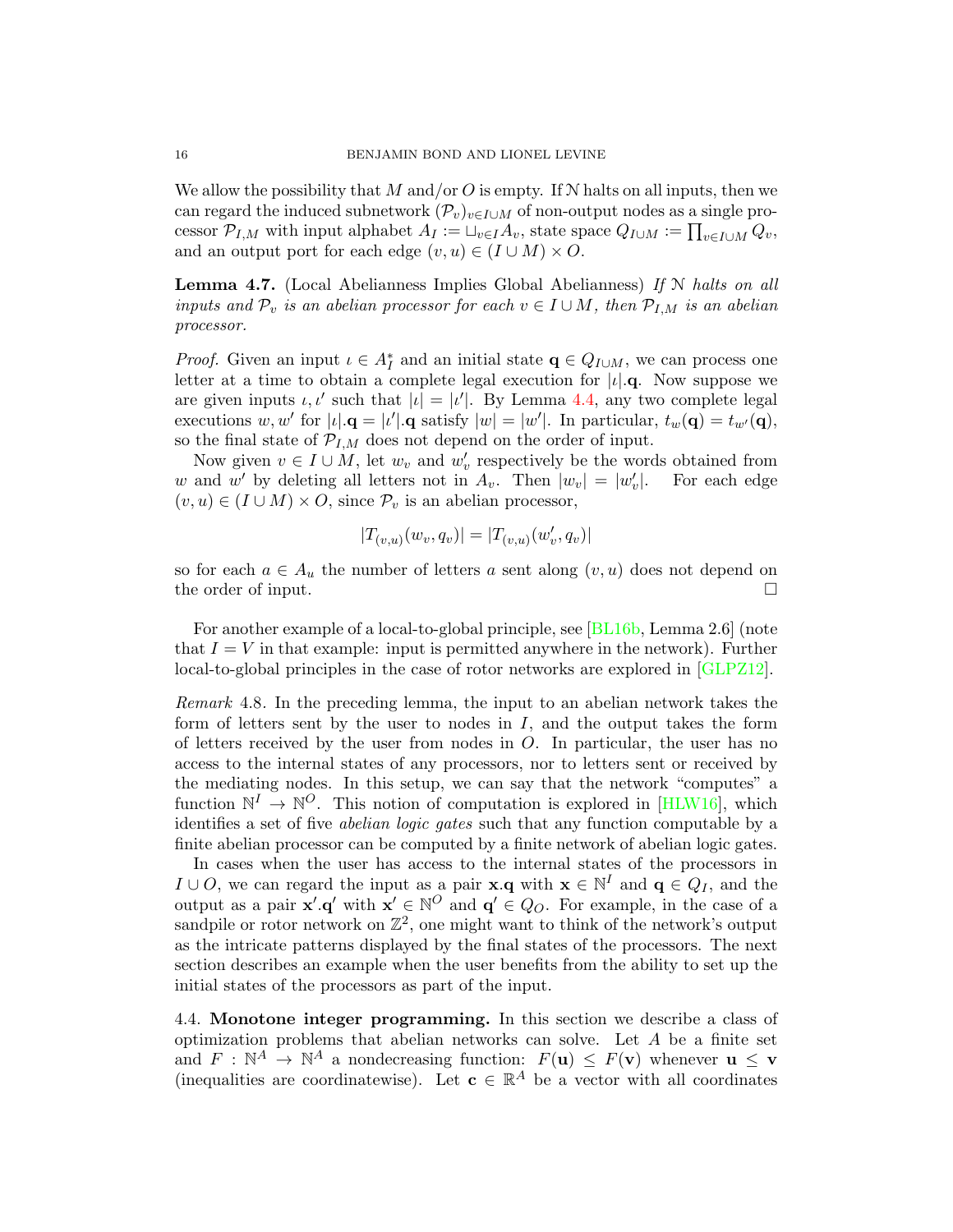positive, and consider the following problem.

Minimize 
$$
\mathbf{c}^T \mathbf{u}
$$
  
subject to  $\mathbf{u} \in \mathbb{N}^A$  and  $F(\mathbf{u}) \le \mathbf{u}$ . (5)

Let us call a vector  $\mathbf{u} \in \mathbb{N}^A$  *feasible* if  $F(\mathbf{u}) \leq \mathbf{u}$ . If  $\mathbf{u}_1$  and  $\mathbf{u}_2$  are both feasible, then their coordinatewise minimum is feasible:

$$
F(\min(\mathbf{u}_1, \mathbf{u}_2)) \leq \min(F(\mathbf{u}_1), F(\mathbf{u}_2)) \leq \min(\mathbf{u}_1, \mathbf{u}_2).
$$

Therefore if a feasible vector exists then the minimizer is unique and independent of the positive vector  $\mathbf{c}$ : it is simply the coordinatewise minimum of all feasible vectors.

Let  $N$  be an abelian network with finite alphabet  $A$  and finite or infinite state space Q. Fix  $\mathbf{x} \in \mathbb{N}^A$  and  $\mathbf{q} \in Q$ , and let  $F : \mathbb{N}^A \to \mathbb{N}^A$  be given by

<span id="page-16-0"></span>
$$
F(\mathbf{u}) = \mathbf{x} + \mathbf{N}(\mathbf{u}, \mathbf{q})
$$

where  $N(u, q)$  is defined as  $N(w, q)$  for any word w such that  $|w| = u$ . The function  $F$  is well-defined and nondecreasing by Lemma  $4.1$ .

Recall the odometer [x.q] is the vector of detailed local run times (Definition [4.5\)](#page-14-1).

<span id="page-16-1"></span>Theorem 4.9. (Abelian Networks Solve Monotone Integer Programs)

- (i) If N halts on input  $\mathbf{x} \cdot \mathbf{q}$ , then  $\mathbf{u} = [\mathbf{x} \cdot \mathbf{q}]$  is the unique minimizer of [\(5\)](#page-16-0).
- (ii) If N does not halt on input  $\mathbf{x} \cdot \mathbf{q}$ , then [\(5\)](#page-16-0) has no feasible vector  $\mathbf{u}$ .

*Proof.* By [\(4\)](#page-12-2), any complete execution w for **x**.**q** satisfies  $F(|w|) \leq |w|$ ; and conversely, if  $F(\mathbf{u}) \leq \mathbf{u}$  then any  $w \in A^*$  such that  $|w| = \mathbf{u}$  is a complete execution for x.q.

If N halts on input **x**.q then the odometer  $[\mathbf{x} \cdot \mathbf{q}]$  is defined as  $|w|$  for a complete legal execution w. By the least action principle (Lemma  $4.3$ ), for any complete execution w' we have  $|w|_a \le |w'|_a$  for all  $a \in A$ . Thus

$$
[\mathbf{x}. \mathbf{q}]_a = \min\{|w'|_a : w' \text{ is a complete execution for } \mathbf{x}. \mathbf{q}\}\
$$

so [x.q] is the coordinatewise minimum of all feasible vectors.

If  $N$  does not halt on input  $x.q$ , then there does not exist a complete execution for **x.q**, so there is no feasible vector.

For any nondecreasing  $F : \mathbb{N}^A \to \mathbb{N}^A$ , there is an abelian network  $\mathcal{N}_F$  that solves the corresponding optimization problem [\(5\)](#page-16-0). Its underlying graph is a single vertex v with a loop  $e = (v, v)$ . It has state space  $Q = \mathbb{N}^A$ , transition function  $T_v(a, \mathbf{q}) = \mathbf{q} + 1_a$  and message passing function satisfying

$$
|T_e(a, \mathbf{q})| = F(\mathbf{q} + 1_a) - F(\mathbf{q})
$$

for all  $a \in A$  and  $\mathbf{q} \in Q$ . For the input we take  $\mathbf{x} = F(\mathbf{0})$  and  $\mathbf{q} = \mathbf{0}$ .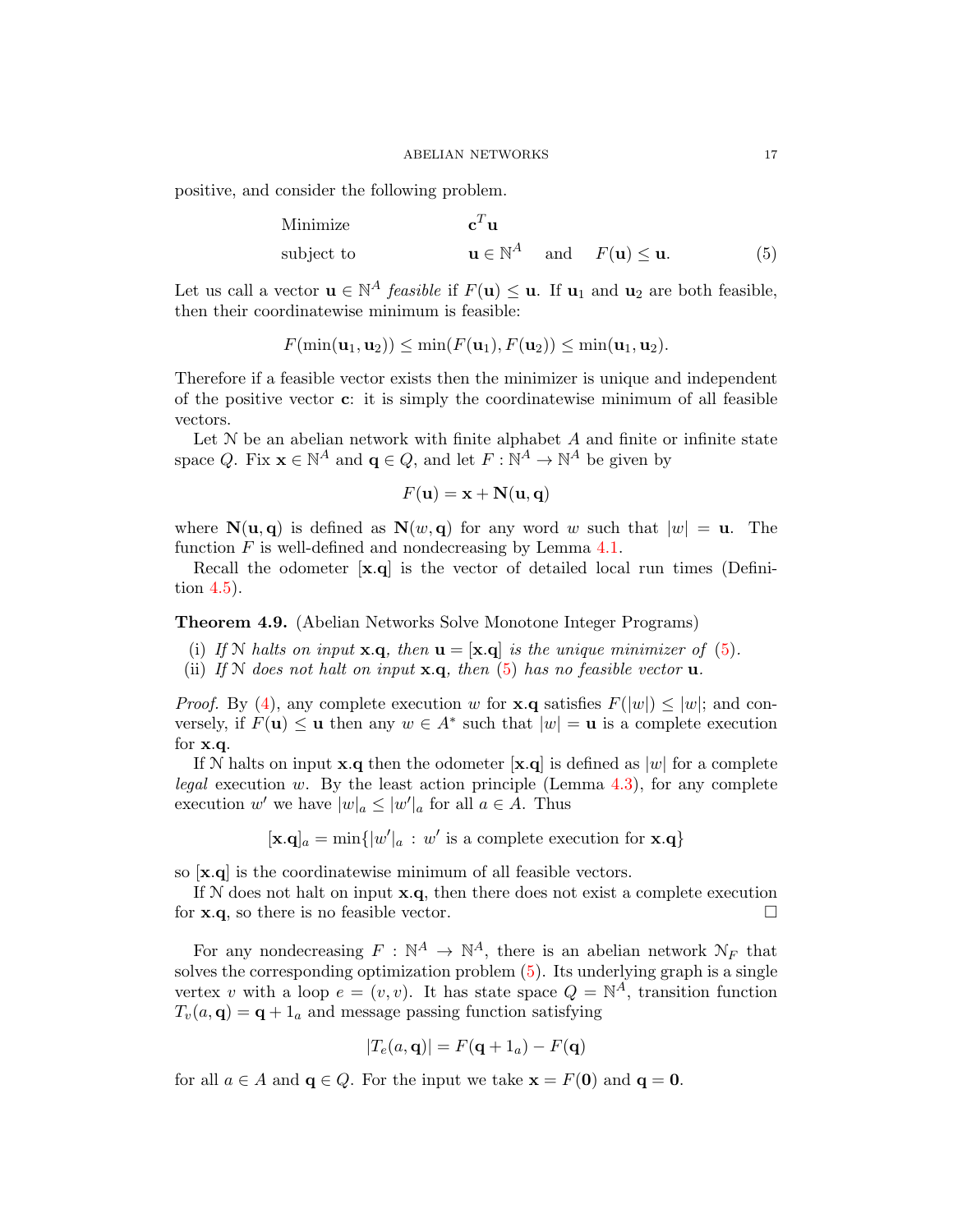Remark 4.10. In general the problem [\(5\)](#page-16-0) is nonlinear, but in the special case of a toppling network it is equivalent to a linear integer program of the following form.

Minimize 
$$
\mathbf{c}^T \mathbf{v}
$$
  
subject to  $\mathbf{v} \in \mathbb{N}^A$  and  $L\mathbf{v} \ge \mathbf{b}$ . (6)

Here  $\mathbf{c} \in \mathbb{R}^A$  has all coordinates positive; L is the Laplacian matrix (§[3.2\)](#page-5-1); and  $\mathbf{b} = \mathbf{x} - \mathbf{r} + \mathbf{1}$  where  $\mathbf{x}_a$  is the number of chips input at a and  $\mathbf{r}_a$  is the threshold of a. The coordinate  $v_a$  of the minimizer is the number of times a topples. To see the equivalence of  $(5)$  and  $(6)$  for toppling networks, note that F takes the following form for a toppling network:

<span id="page-17-1"></span>
$$
F(\mathbf{u}) = \mathbf{x} + (D - L) |D^{-1}\mathbf{u}|
$$

where D is the diagonal matrix with diagonal entries  $\mathbf{r}_a$ , and  $\lvert \cdot \rvert$  denotes the coordinatewise greatest integer function. Using that  $D-L$  is a nonnegative matrix, one checks that  $\mathbf{u} = \mathbf{x} + (D - L)\mathbf{v}$  is feasible for [\(5\)](#page-16-0) if and only if  $\mathbf{v}$  is feasible for  $(6)$ . We remark that for a *general* integer matrix the problem of whether  $(6)$ has a feasible vector **v** is NP-complete (see, for example,  $\text{[Pap81]}$  $\text{[Pap81]}$  $\text{[Pap81]}$ ) but that the Laplacian L for an abelian network is constrained to have off-diagonal entries  $\leq 0$ . See [\[FL16\]](#page-20-17) for a discussion of the computational complexity of this problem when L is a directed graph Laplacian.

### 5. Concluding Remarks

We indicate here a few directions for further research on abelian networks. Other directions are indicated in the sequels [\[BL16a,](#page-19-1) [BL16b\]](#page-19-2).

<span id="page-17-0"></span>5.1. Asynchronous graph algorithms. Chan, Church and Grochow [\[CCG14\]](#page-19-19) have shown that a rotor network can detect whether its underlying graph is planar (with edge orderings respecting the planar embedding). Theorem [4.6](#page-14-2) shows that abelian networks can compute asynchronously, and Theorem [4.9](#page-16-1) gives an example of something they can compute. It would be interesting to explore whether abelian networks can perform computational tasks like shortest path, pagerank, image restoration and belief propagation. We note one practical deficiency of abelian networks: In the words of an anonymous referee, "determining when a network has finished computing requires some computational overhead" outside the network.

5.2. Abelian networks with shared memory. In  $\S 2.1$  $\S 2.1$  we have emphasized that abelian networks do not rely on shared memory. Yet there are quite a few examples of processes with a global abelian property that do. Perhaps the simplest is sorting by adjacent transpositions: suppose  $G$  is a finite path and each vertex v has state space  $Q_v = \mathbb{Z}$ . The processors now live on the edges: for each edge  $e = (v, v + 1)$  the processor  $\mathcal{P}_e$  acts by swapping the states  $q(v)$  and  $q(v + 1)$ if  $q(v) > q(v + 1)$ . This example does not fit our definition of abelian network because the processors of edges  $(v - 1, v)$  and  $(v, v + 1)$  share access to the state  $q(v)$ . Indeed, from our list of five goals in §[2](#page-1-1) this example satisfies items (a)–(c) only: The final output is always sorted, and the run time does not depend on the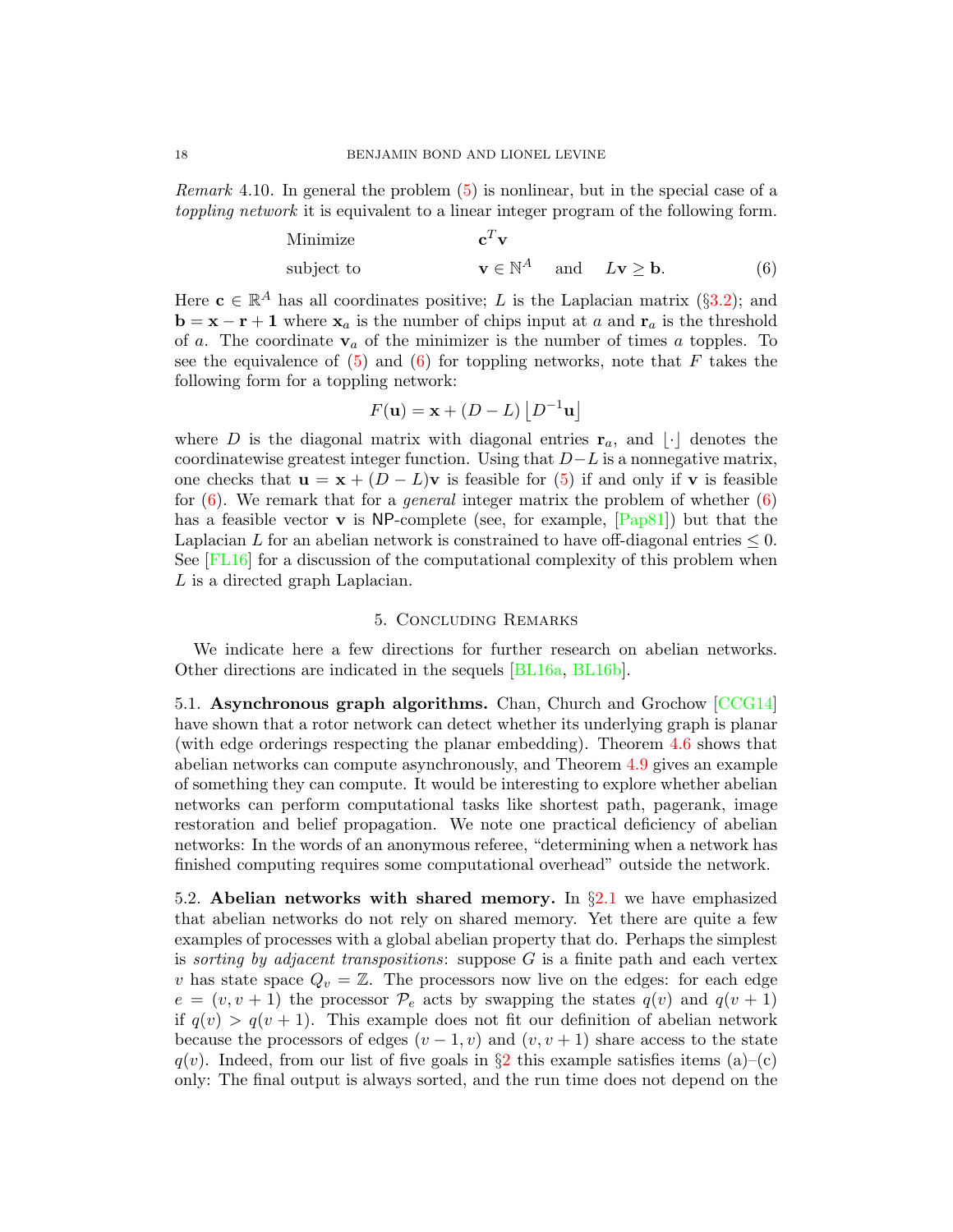execution, but the local run times do depend on the execution. For instance, when G is a path with three vertices and two edges  $s_1$  and  $s_2$ , both  $s_1s_2s_1$  and  $s_2s_1s_2$ are complete legal executions for the initial state  $(3, 2, 1)$ . The edge  $s_1$  performs two swaps in the first execution, but only one swap in the second execution.

What is the right definition of an abelian network with shared memory? Examples could include the numbers game of Mozes [\[Moz90\]](#page-20-18), k-cores of graphs and hypergraphs, Wilson cycle popping [\[Wil96\]](#page-21-2) and its extension by Gorodezky and Pak  $[GP14]$ , source reversal  $[GP00]$  and cluster firing  $[H^+08, \text{Bac12}, \text{CPS12}]$  $[H^+08, \text{Bac12}, \text{CPS12}]$  $[H^+08, \text{Bac12}, \text{CPS12}]$ .

5.3. Nonabelian networks. The work of Krohn and Rhodes [\[KR65,](#page-20-22) [KR68\]](#page-20-23) led to a detailed study of how the algebraic structure of monoids relates to the computational strength of corresponding classes of automata. It would be highly desirable to develop such a dictionary for classes of automata networks. Thus one would like to weaken the abelian property and study networks of solvable automata, nilpotent automata, etc. Such networks are nondeterministic — the output depends on the order of execution — so their theory promises to be rather different from that of abelian networks. It could be fruitful to look for networks that exhibit only limited nondeterminism. A concrete example is a sandpile network with annihilating particles and antiparticles, studied by Robert Cori (unpublished) and in [\[CPS12\]](#page-19-20) under the term "inverse toppling."

#### **ACKNOWLEDGMENTS**

The authors thank Spencer Backman, Olivier Bernardi, Deepak Dhar, Anne Fey, Sergey Fomin, Christopher Hillar, Michael Hochman, Alexander Holroyd, Benjamin Iriarte, Mia Minnes, Ryan O'Donnell, David Perkinson, James Propp, Leonardo Rolla, Farbod Shokrieh, Allan Sly and Peter Winkler for helpful discussions. We thank two anonymous referees for insightful comments that improved the paper.

This research was supported by an NSF postdoctoral fellowship and NSF grants DMS-1105960 and DMS-1243606, and by the UROP and SPUR programs at MIT.

#### **REFERENCES**

- <span id="page-18-4"></span>[AR08] F. C. Alcaraz and V. Rittenberg, Directed abelian algebras and their applications to stochastic models Phys. Rev. E 78:041126, 2008. [arXiv:0806.1303](http://arxiv.org/abs/0806.1303)
- <span id="page-18-2"></span>[APR09] F. C. Alcaraz, P. Pyatov and V. Rittenberg, Two-component abelian sandpile models Phys. Rev. E 79:042102, 2009. [arXiv:0810.4053](http://arxiv.org/abs/0810.4053)
- <span id="page-18-5"></span>[Bac12] Spencer Backman, A bijection between the recurrent configurations of a hereditary chipfiring model and spanning trees. [arXiv:1207.6175](http://arxiv.org/abs/1207.6175)
- <span id="page-18-0"></span>[BTW87] Per Bak, Chao Tang and Kurt Wiesenfeld, Self-organized criticality: an explanation of the  $1/f$  noise, *Phys. Rev. Lett.*  $59(4):381-384, 1987$ .
- <span id="page-18-3"></span>[BW03] Itai Benjamini and David B. Wilson, Excited random walk, Elect. Comm. Probab. 8:86– 92, 2003.
- <span id="page-18-1"></span>[Big99] Norman L. Biggs, Chip-firing and the critical group of a graph, J. Algebraic Combin.  $9(1):25-45, 1999.$
- [BW97] Norman L. Biggs and Peter Winkler, Chip-firing and the chromatic polynomial. Technical Report LSE-CDAM-97-03, London School of Economics, Center for Discrete and Applicable Mathematics, 1997.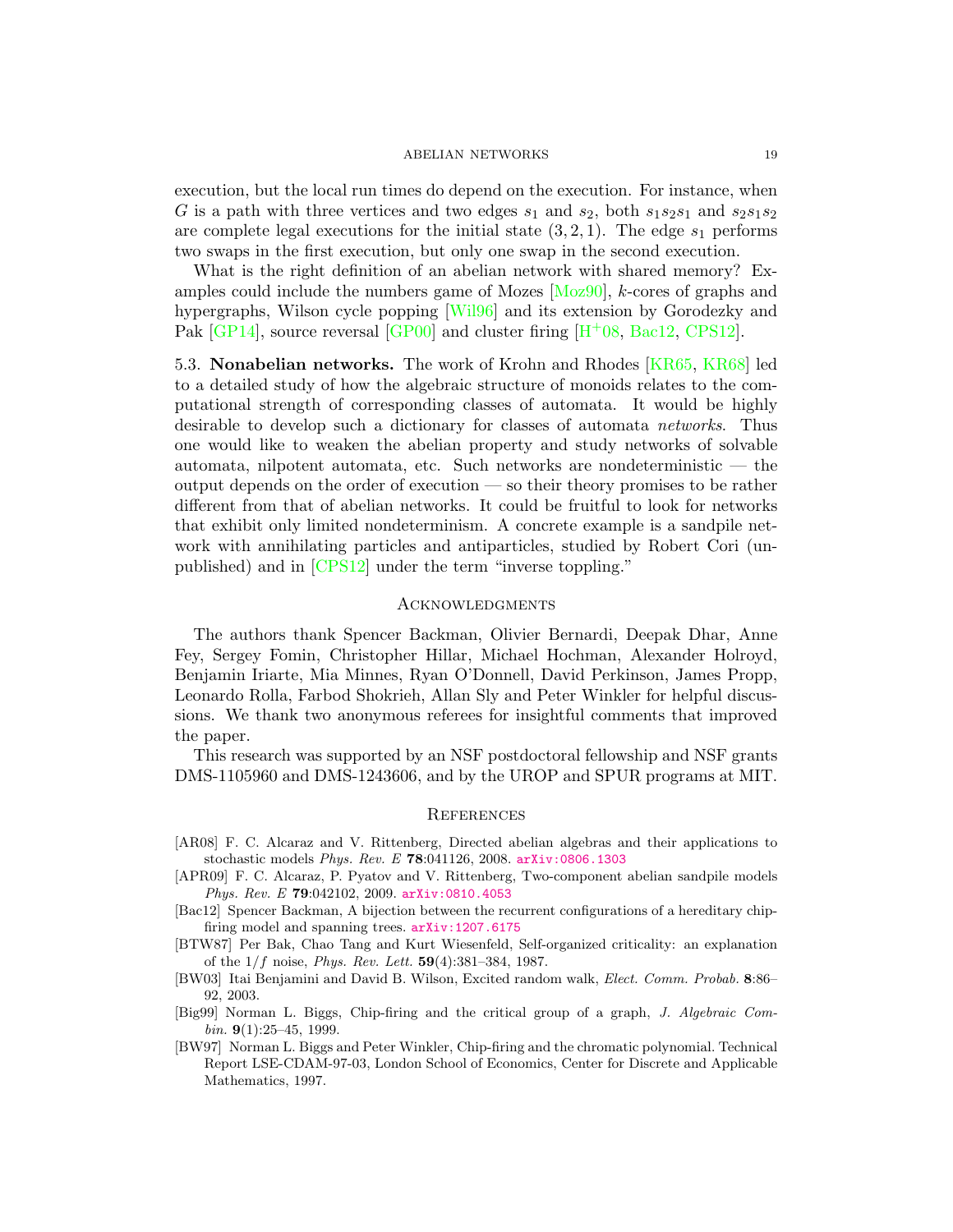- <span id="page-19-6"></span>[BLS91] Anders Björner, László Lovász and Peter Shor, Chip-firing games on graphs, European J. Combin. 12(4):283–291, 1991.
- <span id="page-19-1"></span>[BL16a] Benjamin Bond and Lionel Levine, Abelian networks II. Halting on all inputs. Selecta Math., to appear.  $arXiv:1409.0169$
- <span id="page-19-2"></span>[BL16b] Benjamin Bond and Lionel Levine, Abelian networks III. The critical group. J. Alg. Combin., to appear. [arXiv:1409.0170](http://arxiv.org/abs/1409.0170)
- <span id="page-19-14"></span>[CGHL16] Elisabetta Candellero, Shirshendu Ganguly, Christopher Hoffman and Lionel Levine, Oil and water: a two-type internal aggregation model. [arXiv:1408.0776](http://arxiv.org/abs/1408.0776)
- <span id="page-19-20"></span>[CPS12] Sergio Caracciolo, Guglielmo Paoletti and Andrea Sportiello, Multiple and inverse topplings in the abelian sandpile model. The European Physical Journal-Special Topics 212(1)23–44, 2012. [arXiv:1112.3491](http://arxiv.org/abs/1112.3491)
- <span id="page-19-19"></span>[CCG14] Melody Chan, Thomas Church and Joshua A. Grochow, Rotor-routing and spanning trees on planar graphs. Int. Math. Res. Not. (2014): rnu025. [arXiv:1308.2677](http://arxiv.org/abs/1308.2677)
- <span id="page-19-17"></span>[CMS13] Yao-ban Chan, Jean-François Marckert, and Thomas Selig, A natural stochastic extension of the sandpile model on a graph,  $J. Combin. Theory A 120(7):1913-1928, 2013.$ [arXiv:1209.2038](http://arxiv.org/abs/1209.2038)
- [CP05] Denis Chebikin and Pavlo Pylyavskyy, A family of bijections between G-parking functions and spanning trees, J. Combin. Theory  $A$  110(1):31-41, 2005. [arXiv:math/0307292](http://arxiv.org/abs/math/0307292)
- <span id="page-19-11"></span>[CS06] Joshua Cooper and Joel Spencer, Simulating a random walk with constant error, Combin. Probab. Comput. 15:815–822, 2006. [arXiv:math/0402323](http://arxiv.org/abs/math/0402323)
- [CL03] Robert Cori and Yvan Le Borgne. The sand-pile model and Tutte polynomials. Adv. in Appl. Math. 30(1-2):44–52, 2003.
- [DD14] Rahul Dandekar and Deepak Dhar, Proportionate growth in patterns formed in the rotorrouter model, J. Stat. Mech. 11:P11030, 2014. [arXiv:1312.6888](http://arxiv.org/abs/1312.6888)
- <span id="page-19-12"></span>[DR04] Arnoud Dartois and Dominique Rossin, Height-arrow model, Formal Power Series and Algebraic Combinatorics, 2004.
- <span id="page-19-5"></span>[Dha90] Deepak Dhar, Self-organized critical state of sandpile automaton models, Phys. Rev. Lett. **64**:1613-1616, 1990.
- <span id="page-19-0"></span>[Dha99a] Deepak Dhar, The abelian sandpile and related models, Physica A 263:4–25, 1999. [arXiv:cond-mat/9808047](http://arxiv.org/abs/cond-mat/9808047)
- <span id="page-19-3"></span>[Dha99b] Deepak Dhar, Studying self-organized criticality with exactly solved models, 1999. [arXiv:cond-mat/9909009](http://arxiv.org/abs/cond-mat/9909009)
- <span id="page-19-15"></span>[Dha99c] Deepak Dhar, Some results and a conjecture for Manna's stochastic sandpile model, Physica A 270:69-81, 1999. arXiv: cond-mat/9902137
- <span id="page-19-4"></span>[Dha06] Deepak Dhar, Theoretical studies of self-organized criticality, Physica A 369:29–70, 2006.
- <span id="page-19-7"></span>[DSC09] Deepak Dhar, Tridib Sadhu and Samarth Chandra, Pattern formation in growing sandpiles, Europhysics Lett. 85:48002, 2009. [arXiv:0808.1732](http://arxiv.org/abs/0808.1732)
- <span id="page-19-9"></span>[DF91] Persi Diaconis and William Fulton, A growth model, a game, an algebra, Lagrange inversion, and characteristic classes, Rend. Sem. Mat. Univ. Pol. Torino 49(1):95–119, 1991.
- <span id="page-19-16"></span>[DRS10] Ronald Dickman, Leonardo T. Rolla and Vladas Sidoravicius, Activated random walkers: facts, conjectures and challenges, J. Stat. Phys. 138(1-3):126-142, 2010. [arXiv:0910.2725](http://arxiv.org/abs/0910.2725)
- <span id="page-19-10"></span>[DFS08] Benjamin Doerr, Tobias Friedrich and Thomas Sauerwald, Quasirandom rumor spreading, Proceedings of the nineteenth annual ACM-SIAM symposium on discrete algorithms (SODA '08), pages 773–781, 2008. [arXiv:1012.5351](http://arxiv.org/abs/1012.5351)
- <span id="page-19-8"></span>[Ent87] Aernout C. D. van Enter, Proof of Straley's argument for bootstrap percolation. J. Stat. Phys. 48(3-4):943–945, 1987.
- <span id="page-19-13"></span>[Eri96] Kimmo Eriksson, Chip-firing games on mutating graphs, SIAM J. Discrete Math. 9(1):118–128, 1996.
- <span id="page-19-18"></span>[FLP10] Anne Fey, Lionel Levine and Yuval Peres, Growth rates and explosions in sandpiles, J. Stat. Phys. 138:143–159, 2010. [arXiv:0901.3805](http://arxiv.org/abs/0901.3805)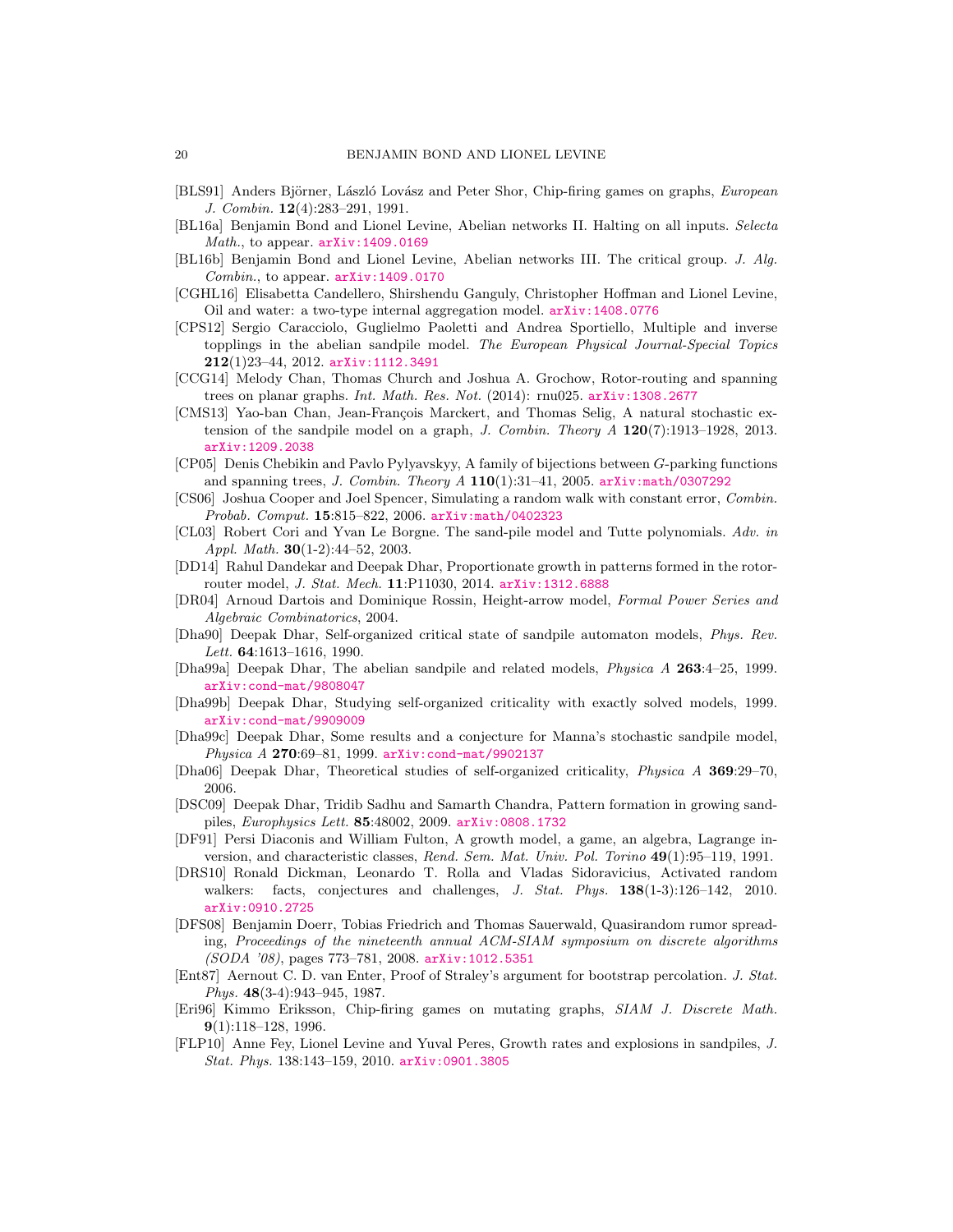- <span id="page-20-15"></span>[FMR09] Anne Fey, Ronald Meester, and Frank Redig, Stabilizability and percolation in the infinite volume sandpile model, Ann. Probab.  $37(2)$ :654-675, 2009. [arXiv:0710.0939](http://arxiv.org/abs/0710.0939)
- <span id="page-20-8"></span>[Fre93] Vidar Frette, Sandpile models with dynamically varying critical slopes, Phys. Rev. Lett. 70:2762–2765, 1993.
- <span id="page-20-11"></span>[FL13] Tobias Friedrich and Lionel Levine, Fast simulation of large-scale growth models, Random Struct. Alg. 42:185–213, 2013. [arXiv:1006.1003](http://arxiv.org/abs/1006.1003).
- <span id="page-20-17"></span>[FL16] Matthew Farrell and Lionel Levine, CoEulerian graphs, Proc. Amer. Math. Soc., to appear. [arXiv:1502.04690](http://arxiv.org/abs/1502.04690)
- <span id="page-20-14"></span>[Gab94] Andrei Gabrielov, Asymmetric abelian avalanches and sandpiles. Preprint, 1994. [http:](http://www.math.purdue.edu/~agabriel/asym.pdf) [//www.math.purdue.edu/~agabriel/asym.pdf](http://www.math.purdue.edu/~agabriel/asym.pdf)
- <span id="page-20-1"></span>[GM97] Eric Goles and Maurice Margenstern, Universality of the chip-firing game, Theoret. Comp. Sci. 172(1): 121–134, 1997.
- <span id="page-20-20"></span>[GP00] Eric Goles and Erich Prisner, Source reversal and chip firing on graphs, Theoret. Comp. Sci. 233:287-295, 2000.
- <span id="page-20-19"></span>[GP14] Igor Gorodezky and Igor Pak, Generalized loop-erased random walks and approximate reachability, Random Struct. Alg. 44(2):201–223, 2014.
- <span id="page-20-16"></span>[GLPZ12] Giuliano Pezzolo Giacaglia, Lionel Levine, James Propp and Linda Zayas-Palmer, Local-to-global principles for the hitting sequence of a rotor walk, *Electr. J. Combin.* 19:P5, 2012. [arXiv:1107.4442](http://arxiv.org/abs/1107.4442)
- <span id="page-20-5"></span>[Hol03] Alexander E. Holroyd, Sharp metastability threshold for two-dimensional bootstrap percolation, Probab. Theory Related Fields,  $125(2):195-224$ , 2003. [arXiv:math/0206132](http://arxiv.org/abs/math/0206132)
- <span id="page-20-21"></span> $[H<sup>+</sup>08]$  Alexander E. Holroyd, Lionel Levine, Karola Mészáros, Yuval Peres, James Propp and David B. Wilson, Chip-firing and rotor-routing on directed graphs, in In and out of equilibrium 2, pages 331–364, Progress in Probability 60, Birkhäuser, 2008. [arXiv:0801.3306](http://arxiv.org/abs/0801.3306)
- <span id="page-20-0"></span>[HLW16] Alexander E. Holroyd, Lionel Levine and Peter Winkler, Abelian logic gates. [arXiv:1511.00422](http://arxiv.org/abs/1511.00422)
- <span id="page-20-6"></span>[HP10] Alexander E. Holroyd and James G. Propp, Rotor walks and Markov chains, in Algorithmic Probability and Combinatorics, American Mathematical Society, 2010. [arXiv:0904.4507](http://arxiv.org/abs/0904.4507)
- <span id="page-20-13"></span>[HS11] Wilfried Huss and Ecaterina Sava, Rotor-router aggregation on the comb, Electr. J. Combin. 18(1):P224, 2011. [arXiv:1103.4797](http://arxiv.org/abs/1103.4797)
- <span id="page-20-12"></span>[KL10] Wouter Kager and Lionel Levine, Rotor-router aggregation on the layered square lattice, Electr. J. Combin. 17:R152, 2010. [arXiv:1003.4017](http://arxiv.org/abs/1003.4017)
- <span id="page-20-9"></span>[KS05] Harry Kesten and Vladas Sidoravicius, The spread of a rumor or infection in a moving population, Ann. Probab. 33:2402–2462, 2005. [arXiv:math/0312496](http://arxiv.org/abs/math/0312496)
- <span id="page-20-10"></span>[KS08] Harry Kesten and Vladas Sidoravicius, A shape theorem for the spread of an infection, Ann. Math. 167:701-766, 2008. [arXiv:math/0312511](http://arxiv.org/abs/math/0312511)
- <span id="page-20-22"></span>[KR65] Kenneth Krohn and John Rhodes, Algebraic theory of machines. I. Prime decomposition theorem for finite semigroups and machines, Trans. Amer. Math. Soc. 116:450–464, 1965.
- <span id="page-20-23"></span>[KR68] Kenneth Krohn and John Rhodes, Complexity of finite semigroups, Ann. Math. 88:128– 160, 1968.
- <span id="page-20-4"></span>[Lev14] Lionel Levine, Threshold state and a conjecture of Poghosyan, Poghosyan, Priezzhev and Ruelle, Comm. Math. Phys., to appear, 2014. [arXiv:1402.3283](http://arxiv.org/abs/1402.3283)
- <span id="page-20-7"></span>[LP09] Lionel Levine and Yuval Peres, Strong spherical asymptotics for rotor-router aggregation and the divisible sandpile, Potential Anal. 30:1–27, 2009. [arXiv:0704.0688](http://arxiv.org/abs/0704.0688)
- [Man91] S. S. Manna, Two-state model of self-organized criticality, J. Phys. A: Math. Gen. 24:L363, 1991.
- <span id="page-20-3"></span>[MM11] Juan Andres Montoya and Carolina Mejia, The computational complexity of the abelian sandpile model, 2011. [http://matematicas.uis.edu.co/jmontoya/sites/default/files/](http://matematicas.uis.edu.co/jmontoya/sites/default/files/notas-ASM.pdf) [notas-ASM.pdf](http://matematicas.uis.edu.co/jmontoya/sites/default/files/notas-ASM.pdf)
- <span id="page-20-2"></span>[MN99] Cristopher Moore and Martin Nilsson. The computational complexity of sandpiles. J. Stat. Phys. 96:205–224, 1999.
- <span id="page-20-18"></span>[Moz90] Shahar Mozes, Reflection processes on graphs and Weyl groups, J. Comb. Theory A 53(1):128–142, 1990.